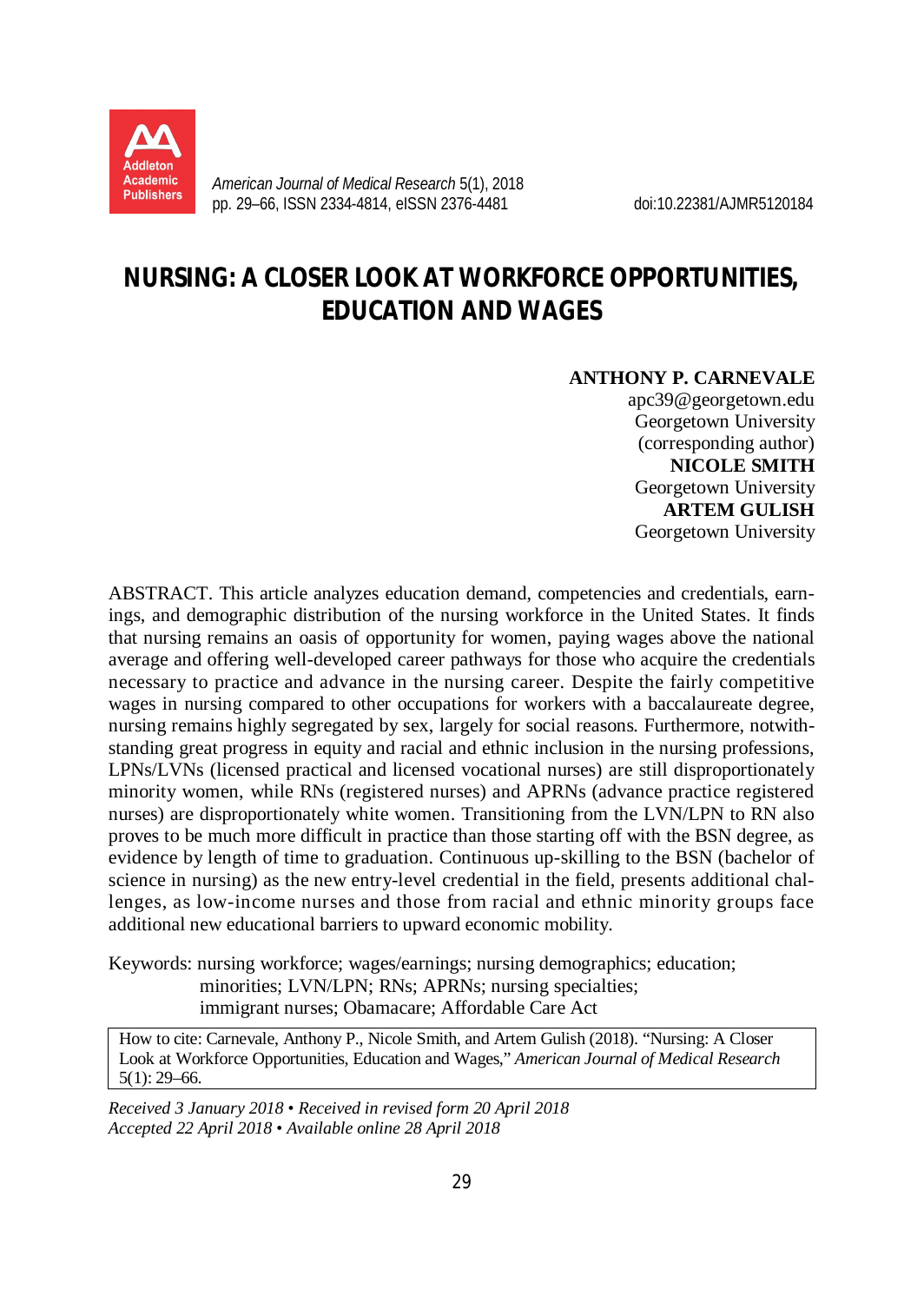# **1. Introduction**

Nursing has always been a profession that offered economic and social opportunity for women. Nurses were once viewed as a source of inexpensive skilled female labor that moved freely across national and international borders. Over a century ago, nursing offered dignity, charity, income security, and religious service for the women who chose to leave their homes and work in the field. Today, nursing has diversified into a highly complex set of vocations available to both men and women who work collaboratively with physicians and patients to care for individuals, treat illnesses, and improve quality of life. The earnings for registered nurses (RNs) remain above average for college-educated women, though they have stagnated in recent years. Despite these concerns, the nursing profession has very well developed career pathways that offer seniority, autonomy, and opportunity as one's education, skills, and experience improve over time.

The potential overhaul of the nation's healthcare system, however, could mean that between 22 million and 24 million Americans lose health-insurance coverage by 2026. With the lost coverage, there would be a commensurate decreased demand for healthcare workers, among whom nurses are the largest group. This reduction would differ for metropolitan and rural regions. However, we estimate that 156,000 nursing jobs would be put at risk in 2019 alone if the Affordable Care Act is repealed and replaced.

To compound the issue, the nursing workforce is aging and baby boomer nurses will eventually retire. This will increase opportunities for more diverse, gender mixed, and more highly educated incoming cohorts.

# **2. Nursing Specialties: Education and Licensure**

Registered nurses (RNs) are the core of the nursing profession. They are the largest category of nurses (84%) and are involved in all facets of healthcare delivery. RNs must complete a bachelor's degree (BSN), an associate's degree (ADN/ASN), or a diploma in nursing and obtain a test-based credential in the form of an RN license from their state's board of nursing. Each state board of nursing requires passing the NCLEX-RN exam. Also, advanced degrees and specific certifications, such as advanced cardiac life support and medical coding, are increasingly common credentials among RNs.

The most highly educated nurses with the greatest degree of autonomy are advanced practice registered nurses (APRNs), with postgraduate levels of education and training. These nurses start out as RNs and remain part of the RN workforce. By completing a postgraduate education program – either a Doctor of Nursing Practice (DNP) or Master of Science in Nursing (MSN) in advanced nursing specialties, such as nurse practitioner (NP), certified registered nurse anesthetist (CRNA), certified nurse midwife (CNM), or clinical nurse specialist (CNS) – and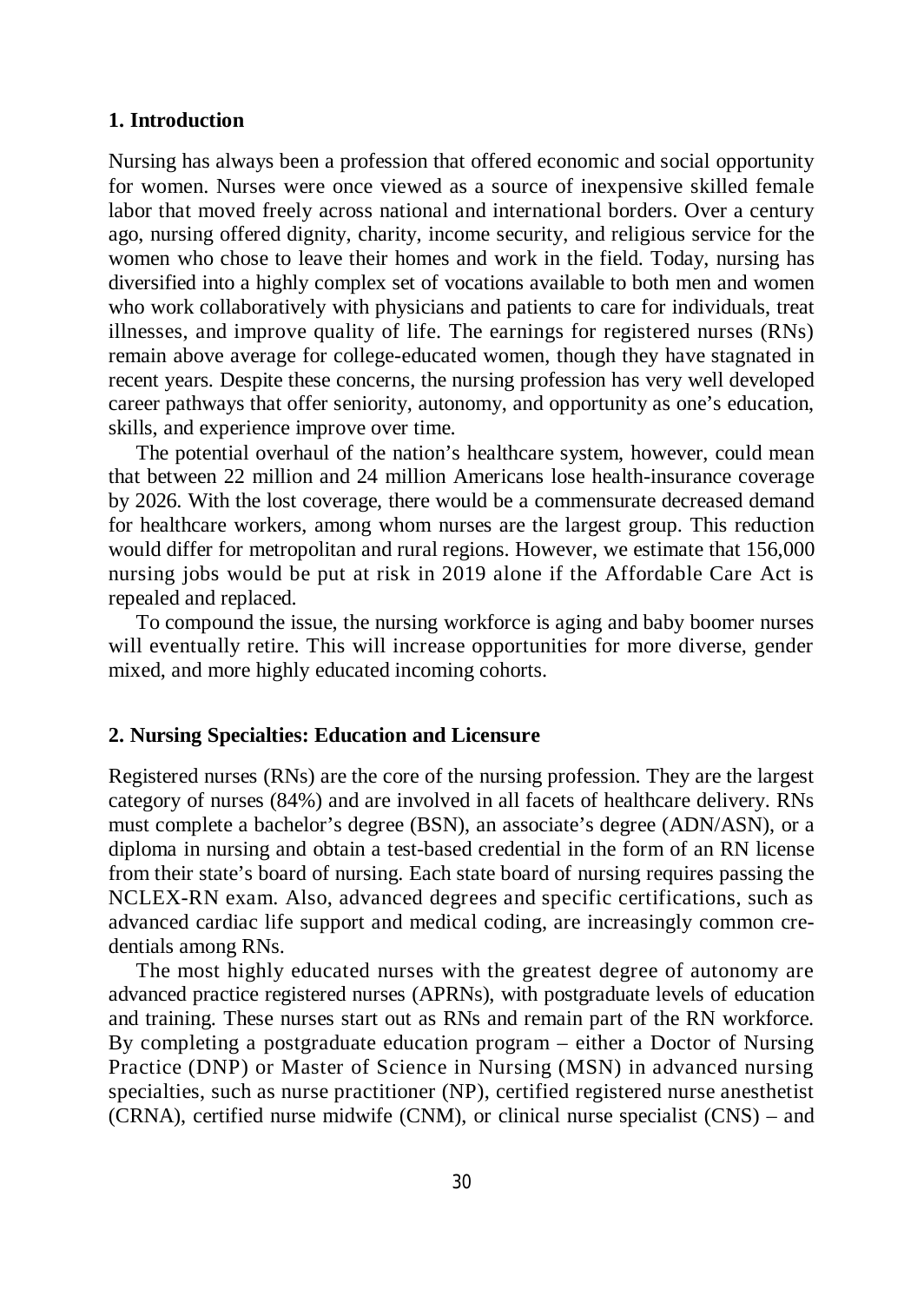obtaining additional licensure or certification from their state's board of nursing, APRNs attain more advanced positions and greater professional autonomy.

APRNs serve as leading primary or specialty care providers (similar to doctors, physician assistants, chiropractors, and physical therapists). The four main specialties among APRNs are nurse practitioner (NP), certified registered nurse anesthetist (CRNA), certified nurse midwife (CNM), and clinical nurse specialist (CNS), who work with relative autonomy in a wide variety of inpatient and outpatient practice areas from emergency/trauma to home care.

Licensed practical nurses (LPNs) and licensed vocational nurses (LVNs) provide basic essential medical care under the supervision of RNs and have the lowest entry-level requirements. No substantive difference exists between LPNs and LVNs except for the occupational nomenclature, which depends on the state in which these nurses practice. LPNs/LVNs provide direct care to patients under the direction of RNs and physicians. At a minimum, LPNs/LVNs must obtain a postsecondary certificate, usually at a community college, and a test-based license credential, which requires passing the NCLEX-PN exam.

| <b>Nursing occupational</b><br>groups                              | <b>Degree Required</b>                           | <b>Certifications/</b><br><b>Licenses Required</b> | <b>Share Nursing</b><br>Workforce (%) | <b>Average</b><br><b>Earnings</b><br>$(2015 \text{ } $)$ |
|--------------------------------------------------------------------|--------------------------------------------------|----------------------------------------------------|---------------------------------------|----------------------------------------------------------|
| Registered Nurse (RN)                                              | BSN, ADN, or Nursing<br>diploma                  | State Licensure:<br>NCLEX-RN exam                  | 84                                    | $$67,000$ <sup>1</sup>                                   |
| Licensed Practical<br>Nurse/Licensed Vocational<br>Nurse (LPN/LVN) | Postsecondary certificate,<br>Associate's degree | State Licensure;<br><b>NCLEX-PN</b><br>Exam        | 16                                    | \$46,000                                                 |

|  | <b>Table 1</b> Wages for nurses by education, training, certification, and levels of autonomy |  |  |
|--|-----------------------------------------------------------------------------------------------|--|--|
|  |                                                                                               |  |  |

| <b>RN</b> positions and specialties              | <b>Degree Required</b>          | <b>Certifications/</b><br><b>Licenses Required</b> | <b>Share of RNs</b><br>$\frac{9}{6}$ | <b>Average</b><br><b>Earnings</b><br>$(2015 \text{ } \frac{\pi}{6})$ |  |
|--------------------------------------------------|---------------------------------|----------------------------------------------------|--------------------------------------|----------------------------------------------------------------------|--|
|                                                  |                                 | <b>Predominant RN positions</b>                    |                                      |                                                                      |  |
| <b>Staff Nurse</b>                               | BSN, ADN, or<br>Nursing diploma | State Licensure; NCLEX-<br>RN exam                 | 56                                   | \$60,000*                                                            |  |
| <b>Acute/Critical Care Nurse</b>                 | BSN, ADN, or MSN                | State Licensure; NCLEX-<br>RN exam                 | 6                                    | $$70,000^2$                                                          |  |
|                                                  |                                 | <b>Advanced Practice RNs (APRNs)</b>               |                                      |                                                                      |  |
| Nurse Practitioner (NP)                          | MSN, PhD, DNP, or<br><b>DNS</b> | <b>APRN</b> Certification                          | 3                                    | $$83,000*^3$                                                         |  |
| Certified Nurse Midwife<br>(CNM)                 | MSN, PhD, DNP, or<br><b>DNS</b> | <b>APRN</b> Certification                          |                                      |                                                                      |  |
| Certified Registered Nurse<br>Anesthetist (CRNA) | MSN, PhD, DNP, or<br><b>DNS</b> | <b>APRN</b> Certification                          |                                      | $$153,000*4$                                                         |  |
| Clinical Nurse Specialist (CNS)                  | MSN, PhD, DNP, or<br><b>DNS</b> | <b>APRN</b> Certification                          | 1                                    | \$75,000*                                                            |  |
| Other advanced RN specialties                    |                                 |                                                    |                                      |                                                                      |  |
| Nursing Instructor                               | MSN, PhD, DNP, or<br><b>DNS</b> | <b>APRN</b> Certification<br>$CNE$ <sup>#</sup>    | 3                                    | $$62,000*$                                                           |  |
| Nursing Researcher                               | MSN, PhD, DNP, or<br><b>DNS</b> | <b>State Licensure</b>                             |                                      | \$68,000*                                                            |  |

Note: The percentages in the table do not sum to 100% because only major positions and specialties of RNs are presented in the table; omitted nursing positions include nurse consultant, management/administration, private duty nurse, and various other nursing positions with small concentrations of RNs.

#CNE – Certification for Nurse Educators.

<sup>\*</sup> The wages for staff nurse, NP, CNM, CRNA, CNS, nursing instructor, and nursing researcher are from 2008 *National Sample Survey of Registered Nurses (NSSRN)*, updated for inflation to 2015\$.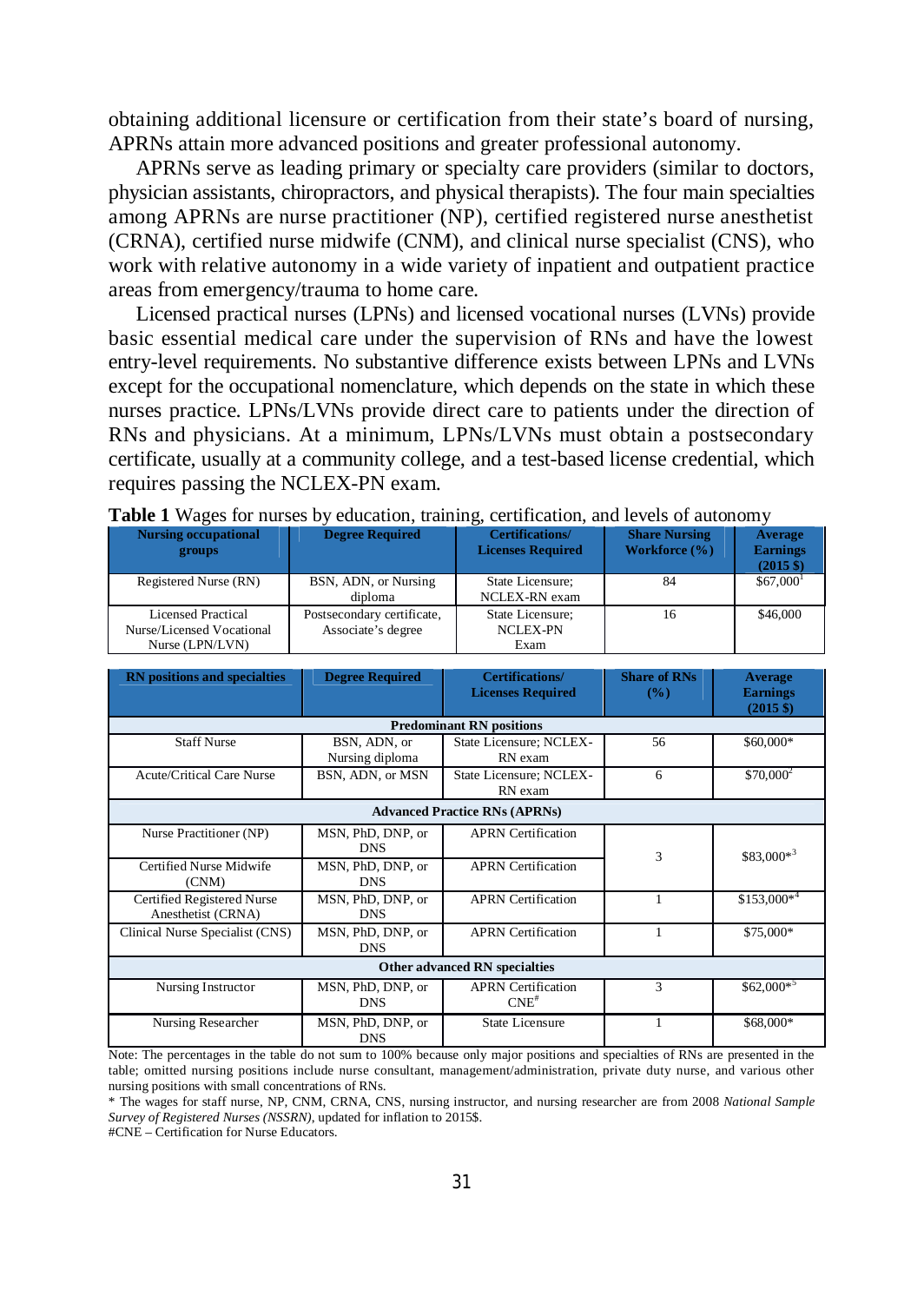# **3. Possible Impact of Repeal of ACA on Nursing Jobs**

Demand for healthcare workers in general and the nursing workforce in particular remains fluid as legislative and regulatory efforts to repeal and replace the Affordable Care Act (ACA),<sup>6</sup> commonly known as Obamacare, continue. The most contentious of the proposed adjustments to the healthcare bill involves removing substantial expansions of Medicaid services and subsidies for private insurance companies to create state exchanges and marketplaces. Nonpartisan analyses of the implications<sup>7</sup> of this proposal suggest that repealing those pieces of the ACA would result in the loss of millions of jobs $8-$  both directly related to healthcare and downstream jobs. This would result in a significant contraction of state economies.<sup>9</sup> The exact impact of any legislation will depend on specifics of the bill and is currently unknown. Nonetheless, in January 2017, the Commonwealth Fund released estimates of potential job loss from repeal of tax credits and Medicaid expansion by industry for each state.<sup>10</sup>

Based on those projections, we estimated that 156,000 nursing jobs will be put at risk if the Affordable Care Act is repealed and replaced (for numbers of nursing jobs at risk in 2019 alone from the proposal to repeal and replace the Affordable Care Act, see the Appendix).<sup>11</sup> These include  $91,000$  jobs in states that were won by Donald Trump and 65,000 jobs in states that were won by Hillary Clinton in the 2016 presidential election. These job losses would result from a lower demand for healthcare services due to a loss of health insurance coverage for millions of people.<sup>12</sup>

# **4. RNs: Typical Work Activities**

Nurses are involved in nearly all aspects of healthcare delivery.<sup>13</sup> They perform a variety of functions from documentation to direct patient care and education:

# **Documentation**

- Record symptoms and medical histories
- Record administered treatment and medications
- Medication administration
- Administer medications and treatment

# **Care coordination**

- Coordinate care
- Serve as managers and administrators
- Consult with doctors and other healthcare providers
- Participate in hospitals' continuous quality improvement and patient safety programs

# **Patient activities**

• Educate patients and their families about specific conditions and treatment as well as management plans for those conditions

- Act as patient advocates
- Provide public education on warning signs and symptoms of major illnesses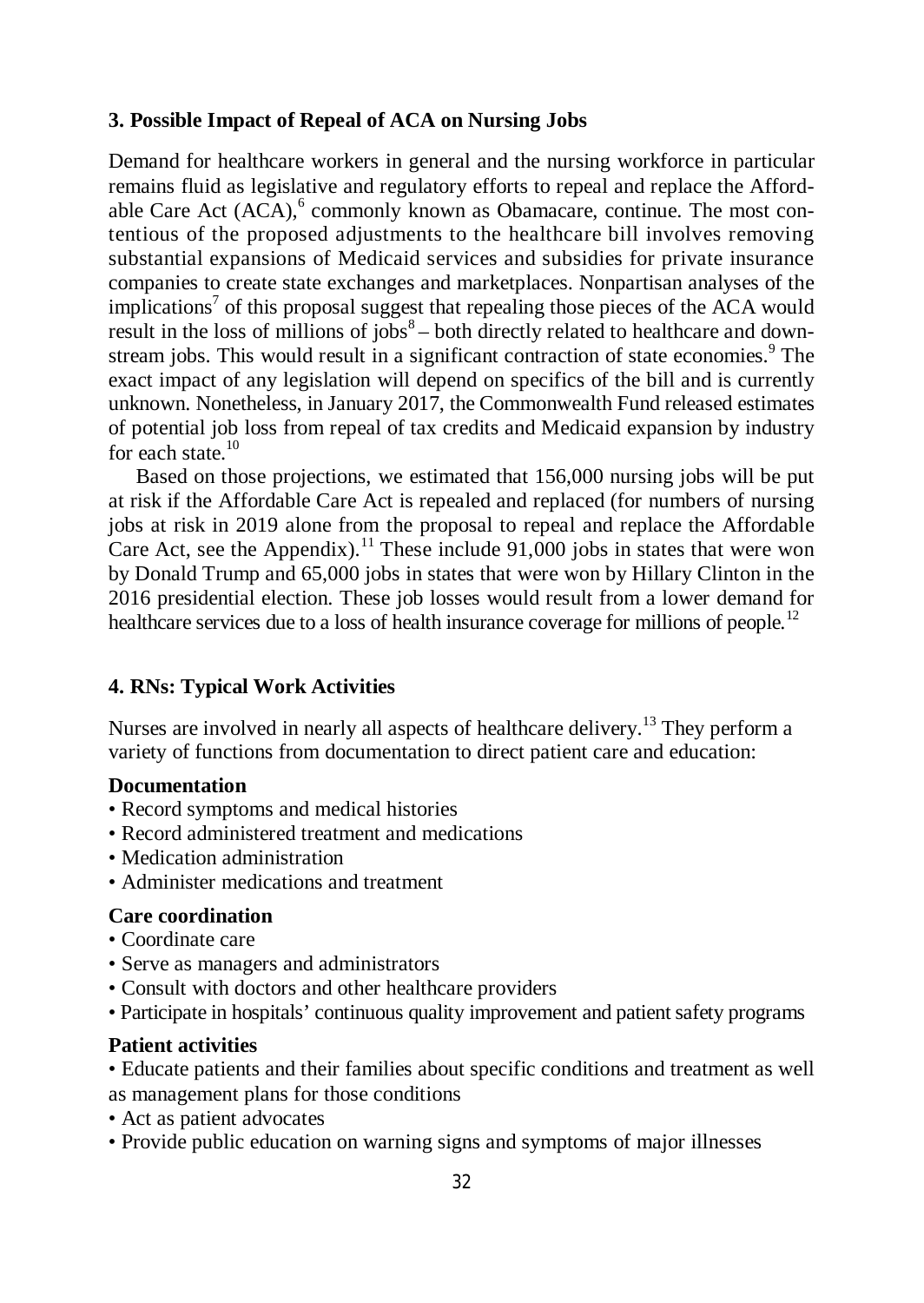- Oversee immunization clinics and blood drives
- Direct local health department outreach programs

# **Patient assessment and reading of vital signs**

- Perform physical exams
- Perform and analyze diagnostic tests.



# **Figure 1** Proportion of time spent in various work activities: RNs

Source: Hendrich et al. (2008), "A 36-Hospital Time and Motion Study."

Despite improvements in electronic recording of patient information, more than a third of nurses' time is still spent on documentation. <sup>14</sup> The administration of medications takes less than a fifth of nurses' time, while patient assessment and reading of vital signs accounts for less than one-tenth of their time. The amount of time that a nurse spends with a patient decreases as the nurse's seniority<sup>15</sup> and autonomy increases. This means that an LPN/LVN has much more hands-on time administering care to patients than do RNs and APRNs.

# **4.1. RN specialties: 1980 to 2008**

Since the 1980s, "staff nurse" has been the most widely held position among RNs. In the most recent survey available on the national distribution of nursing fields, 56% of RNs were staff nurses in 2008, up from 50% in 2000 (Figure 2). A staff nurse works in a hospital and can perform a variety of roles. The share of nurses in management and administration declined slowly from 14% in 1980 to 11% in 2008.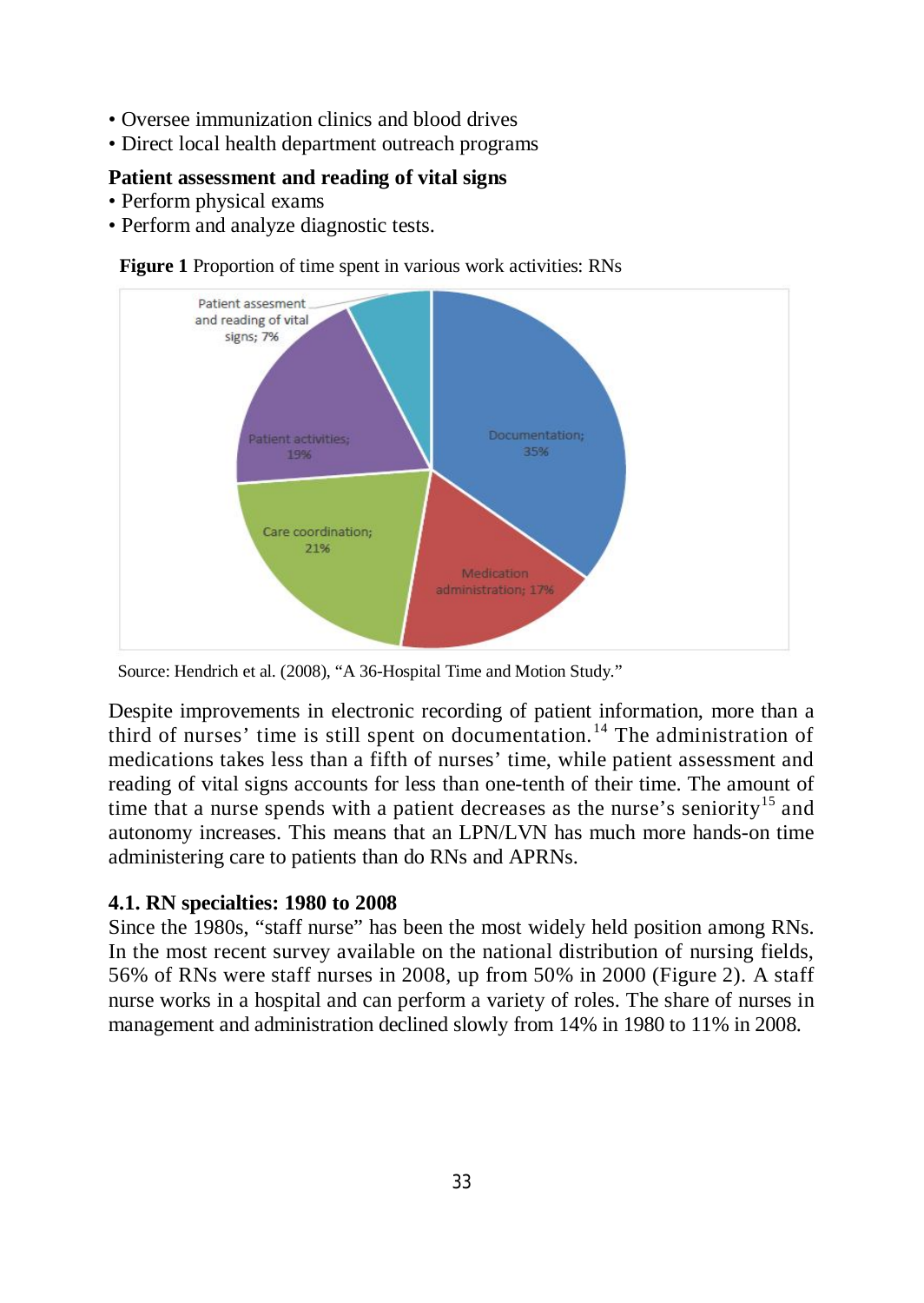

**Figure 2** Distribution of nursing specialties: 1980 to 2008

Note: Percentages do not total 100 and the omission of value labels for some very small categories (1% or less of RNs in each) from the chart for better readability.

\* A staff nurse is an RN who works in a hospital setting and can be assigned to any one of the following units: Emergency Department, Intensive Care, Labor and Delivery, Medical-Surgical, Operating Room/Recovery Room, Outpatient Services, and Pediatrics.

Source: Georgetown University Center on Education and the Workforce analysis of Health Resources and Services Administration (HRSA), *National Sample Survey of Registered Nurses (NSSRN)*, 1980– 2008; 2008 was the last year this survey was administered.

# **4.2. Distribution of RNs by work setting**

Registered nurses have many choices about where to work. Most often, they use their expertise in traditional settings, such as hospitals, nursing homes and rehabilitation centers, ambulatory care facilities, schools, and community and public healthcare facilities. They also can be employed in nontraditional settings, such as community-based centers, homeless shelters, and elderly care facilities.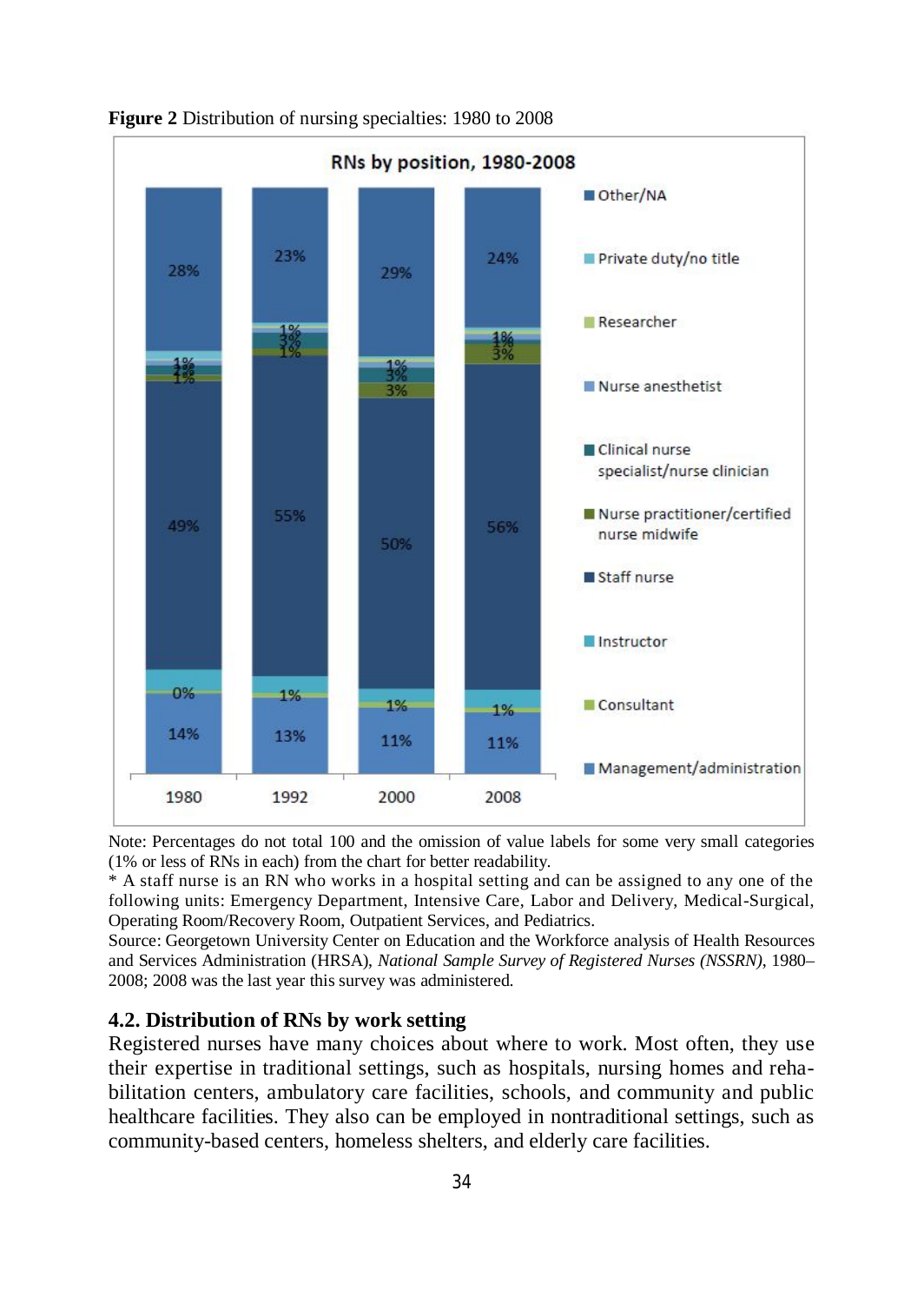#### **Figure 3** RNs by work setting, 2008



**Note:**

• **Community hospitals** are general medical hospitals that provide emergency, inpatient, and ambulatory care for a wide range of patients.

• **Federal government hospitals** are hospitals operated by the federal government, including the military, Veteran's Administration (VA), National Institutes of Health (NIH), and Indian Health Service (IHS).

• **Other types of hospitals** include specialty hospitals, long-term care hospitals, and psychiatric hospitals.

• **Ambulatory care** is care delivered in outpatient settings such as physicians' offices, freestanding health centers, and outpatient wings in hospitals.

• **Community care** is care delivered in community settings, such as schools, community clinics, and local health departments.

• **The insurance, pharmaceutical, regulatory** category includes nurses who do not work in traditional care settings but rather apply their knowledge of healthcare and nursing to inform operation of insurance companies; pharmaceutical companies; government health benefit programs; policy, planning, regulatory, and licensing government agencies; private industry/employer-provided health benefit programs; medical device and medical software companies; and other organizations where such expertise is beneficial.

Source: Georgetown University Center on Education and the Workforce analysis of Health Resources and Services Administration (HRSA), *National Sample Survey of Registered Nurses (NSSRN)*, 2008; 2008 was the last year this survey was administered.

A majority of RNs (53%) work in hospitals, where they team up with physicians, respiratory therapists, pharmacists, and other healthcare professionals to care for patients, as well as contribute to the quality of care and effectiveness of hospital operations. About 19% of RNs apply their knowledge of healthcare and nursing outside of traditional care delivery, working for such organizations as insurance companies; government benefits departments; pharmaceutical, medical device, and medical software companies; consulting firms; occupational health companies; policy, planning, regulatory, and licensing agencies; telehealth, telenursing, and nursing call centers; and medical air transport and airlines.<sup>16</sup> 10% of nurses work within rehabilitative/long-term care settings – such as nursing homes, assisted living facilities, and hospices – or in home health, which involves visiting patients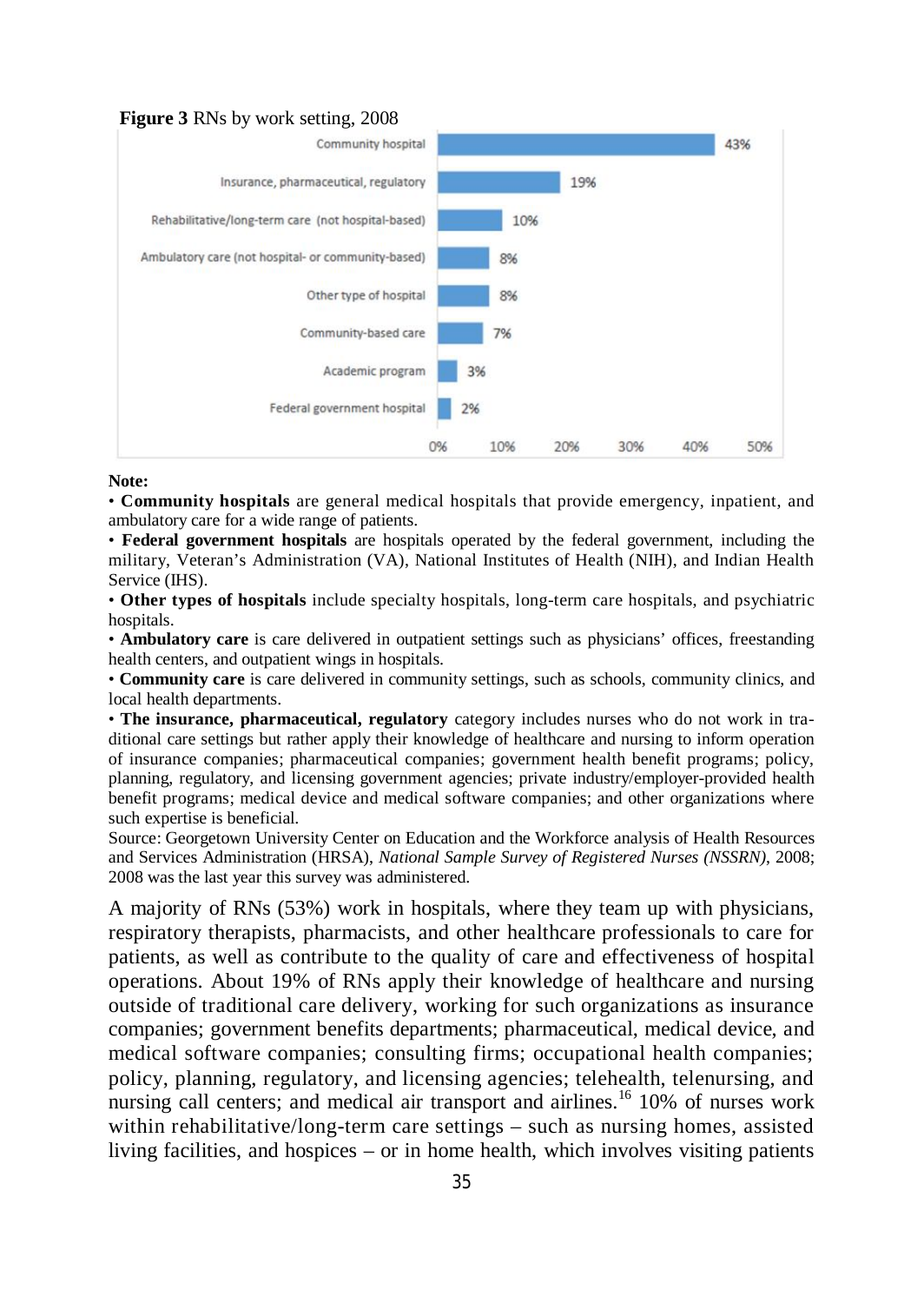at their residences. About 8% of nurses work in ambulatory care, including those RNs who work in physicians' offices, nursing practices, ambulatory surgical centers, urgent care centers, and medical offices or clinics as part of a team with other healthcare providers.

# **4.3. Nursing specialties by weekly hours worked**

The nursing workweek has not changed substantially in recent decades and work schedules are fairly regular, but the number of hours worked per week varies widely with position and specialty.

Registered nurses on average work about 36 hours per week, a number that has not changed significantly over the past few decades.<sup>17</sup> Also, nursing professionals generally have regular work schedules, with around 90% of RNs who are not in advanced positions and LPNs/LVNs reporting having regularly established schedules at work.<sup>18</sup> However, the nature of nursing jobs, especially for those who work in inpatient hospital care, may require coming in to work to deal with emergencies outside of regular work hours.

The number of hours worked is directly correlated with the levels of seniority and autonomy, as well as earnings. APRNs, who hold graduate degrees and generally have a greater level of responsibilities, are more likely to report working more than 40 hours per week than are staff RNs and LPNs/LVNs (Figure 4).

Though nursing is fairly similar to other occupations in terms of the number of work hours, the amount of work nurses are expected to accomplish during those hours can be quite demanding, leading many nursing professionals, especially LPNs/LVNs and acute care RNs, to feel pressed for time during the work day.<sup>19</sup>



 **Figure 4** Hours worked by Nursing Specialty

 Source: Georgetown University Center on Education and the Workforce analysis of *Occupational Information Network (O\*NET)* data, 2017.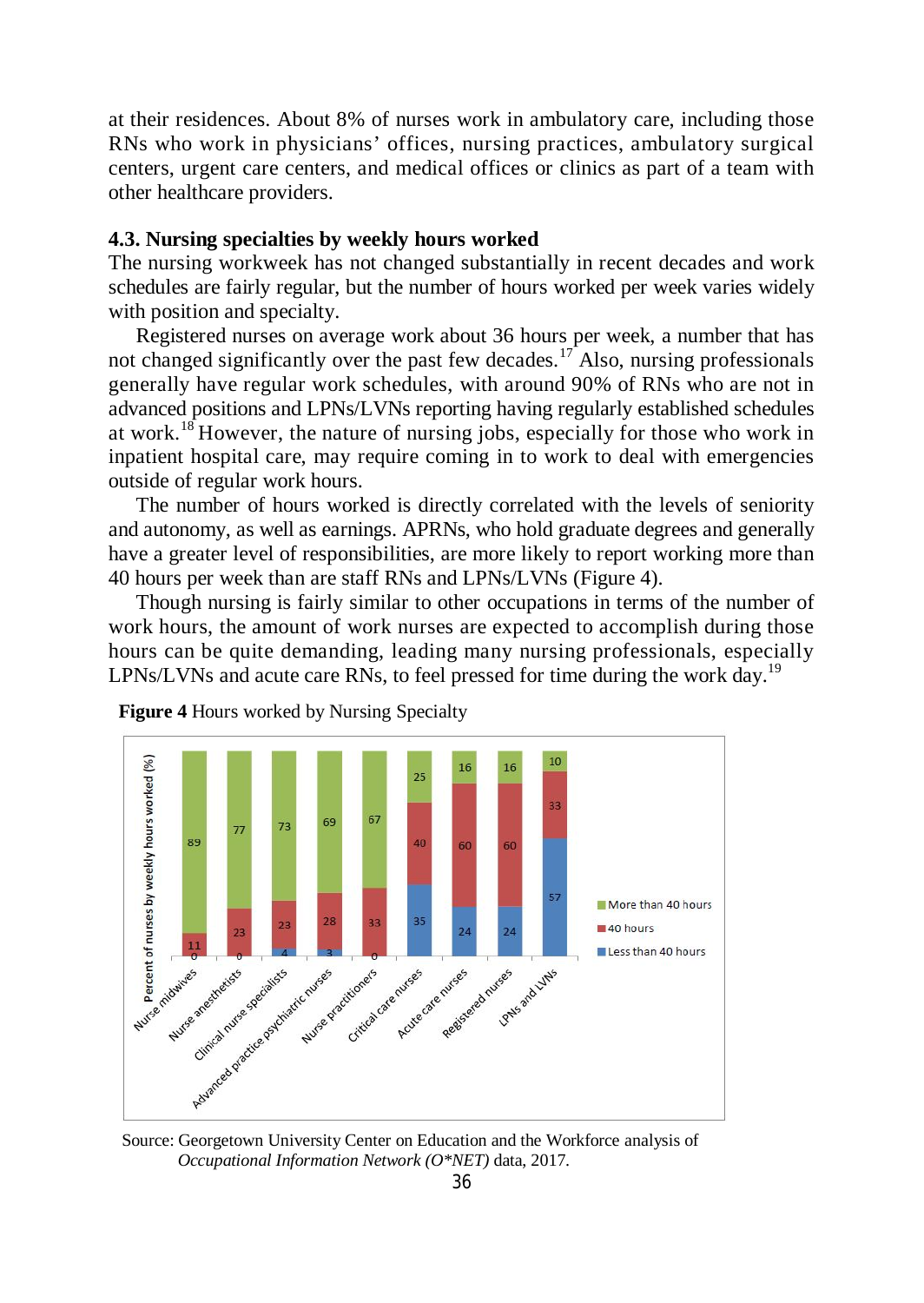# **4.4. LPN/LVN credentials and LPN/LVN to RN transition opportunities and challenges**

LPNs/LVNs support RNs and doctors in delivering healthcare services to patients by monitoring patients' health conditions, administering basic care and comfort services, and reporting to RNs and doctors on patients' status and care.<sup>20</sup> Licensed practical nursing and licensed vocational nursing can be gateway occupations to registered nursing. In terms of education, these occupations require only a one-year certificate or diploma, and many nursing schools offer accelerated LPN/LVN-to-RN programs for individuals in these occupations.

Between 1995 and 2015, the number of LPN/LVN credentials awarded by educational institutions grew from 29,000 a year to nearly 50,000 a year (Figures 5 and 6).



 **Figure 5** LPN/LVN credentials awarded, 1995–2015

Source: Georgetown University Center on Education and the Workforce analysis of National Center for Educational Statistics (NCES), *Integrated Postsecondary Education Data System (IPEDS) Completions Survey*, 1995–2015.

 **Figure 6** LVN/LPN credentials in nursing



Source: Georgetown University Center on Education and the Workforce analysis of National Center for Education Statistics (NCES), *Integrated Postsecondary Education Data System (IPEDS) Completions Survey*, 2015.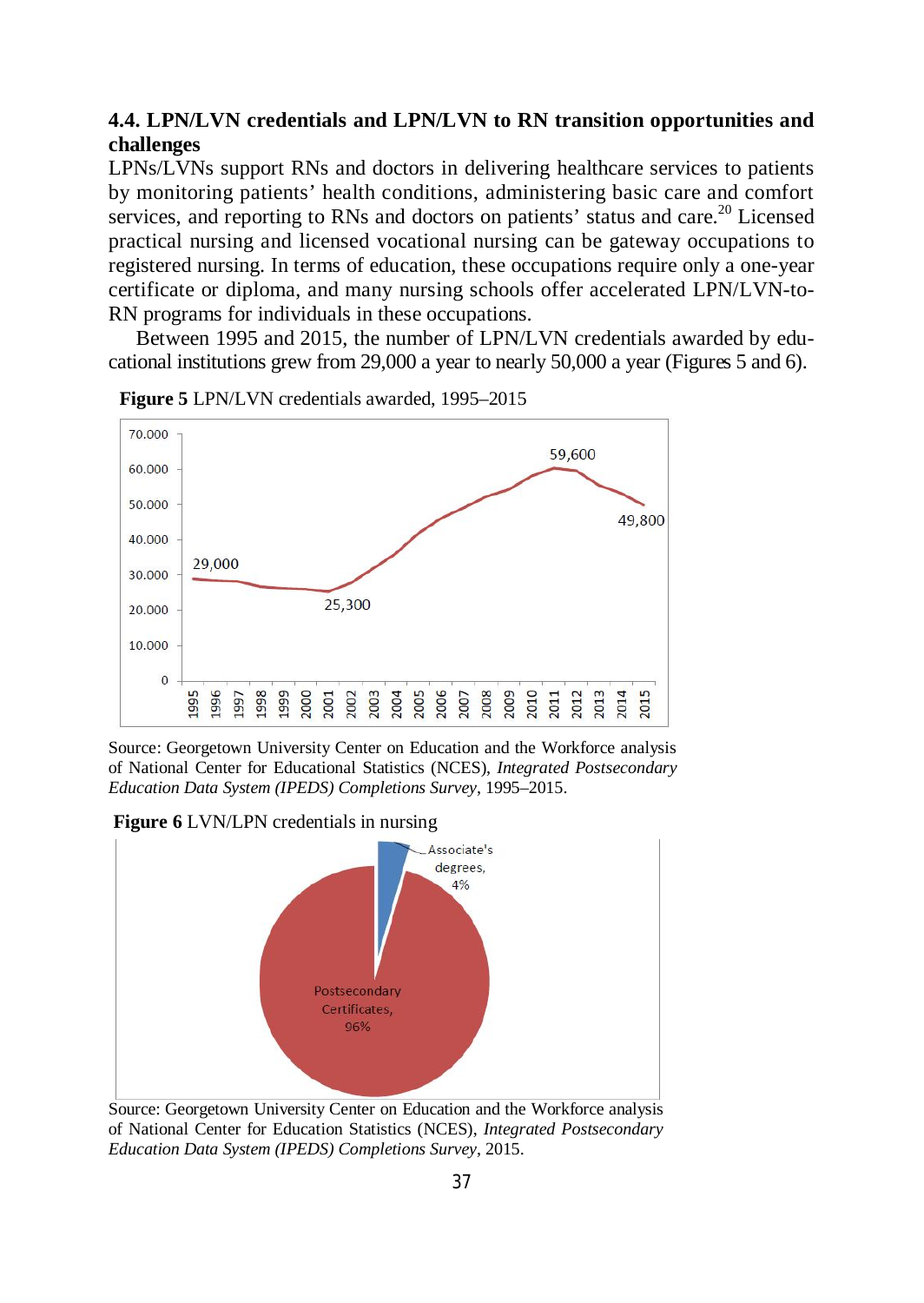The attraction of LPN/LVN training programs is obvious – they can be completed in a shorter period of time than an ADN or BSN program, giving graduates direct entry into the labor force with the opportunity to later upgrade their skills to become an RN. Only about 18% of all RNs, however, start out as LPNs/ LVNs.<sup>21</sup> To make it easier, transitional or bridge LPN/LVN-to-RN programs offer credits for prior learning and experience in the field. Students in these programs are able to build on knowledge and skills they have already acquired on the job. But ADN requirements are rigorous, including additional courses in general education, biology, chemistry, communication, sociology, and mathematics. LPNs/LVNs who are seeking to upgrade to become an RN face a number of significant nonacademic challenges:

# **Family responsibilities**

Many LPNs/LVNs have familial responsibilities that make it difficult for them to find the time to complete coursework. Much of the responsibility for childcare and senior citizen care in families, for example, often falls on women. Moreover, a substantial number of LPNs/LVNs are single parents, which puts additional strain on their time.  $22$ 

# **Financial concerns**

LPNs/LVNs who combine work and study, especially if they work full-time, may not qualify for financial aid because their income is too high. Without financial aid, some LPNs/LVNs cannot afford additional education. Also, LPNs/LVNs feel pressed to continue working full-time to cover the cost of tuition and health insurance.<sup>23</sup> They are often single parents or primary earners in their households, putting further limitations on their ability to cut back work hours.<sup>24</sup>

# **The time of day classes are offered**

Most classes are offered in the middle of the day, which include prime working hours. Accelerated and evening programs offer night and weekend classes, but clinical tasks still must be completed during the daytime.

# **Academic prerequisites**

Even though transition programs give credit for students' prior learning and experience, they still have academic prerequisites. Unlike certificate programs that many LPNs/LVNs complete to get their initial credential, associate's and bachelor's degree programs have foundational academic requirements that have to be met. In many cases, the same work and family responsibilities that make it difficult for LPNs/LVNs to complete transition programs also make it difficult for them to complete the prerequisites necessary to enter these programs.<sup>25</sup>

# **5. Nursing Competencies by RN Specialty**

A nurse must wear many hats at once – caregiver, scientist, educator,  $^{26}$  problem solver, medical professional, and customer service provider. To make an accurate assessment of a patient's condition and administer the appropriate treatment, nurses need to know medicine, dentistry, biology, chemistry, and mathematics – the scien-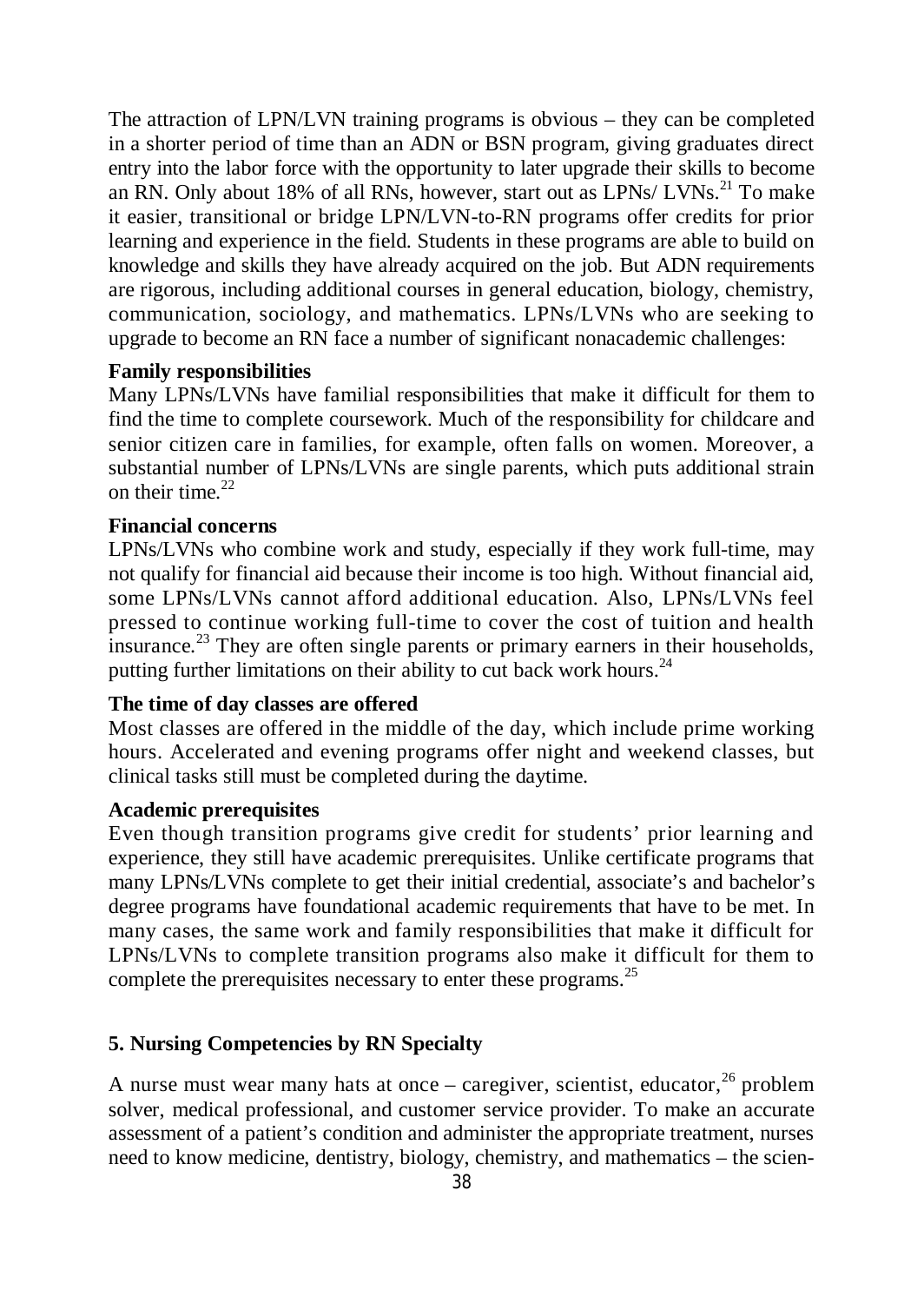tific expertise needed to understand the physical and chemical processes involved in disease. They also have to understand psychology, therapy, and counseling, as many illnesses have psychological components. Nurses have to find the most effective psychological approach to use with different personalities to get patients to cooperate with diagnostic tests and treatment and to take an active role in their own care.

Nurses also must possess social perceptiveness and strong interpersonal communication skills to be able to quickly and effectively obtain and convey information, while showing understanding and compassion appropriate to the situation. They must understand sociology and anthropology, as they may interact with patients from different cultures on a regular basis and need to show appropriate cultural sensitivity.

Registered nurses (RNs) must have knowledge of science, medicine, psychology, English, and personal service. Since RNs play a central role in educating patients about following the proper treatment and best approaches to staying well, they also must be effective educators. In addition, they often play a role in training LPNs/ LVNs, nursing aides, home health aides, medical assistants, and other healthcare providers who assist or collaborate with RNs in delivering care to patients. Communication and coordination skills are also very important for RNs, as they interact with patients and their family members, doctors, pharmacists, technicians, therapists, and other healthcare providers. $27$ 

The primary tasks and activities for RNs include the following:

- 1) Assisting and caring for others;
- 2) Documenting/recording information;
- 3) Making decisions and solving problems;
- 4) Updating and using relevant knowledge;
- 5) Getting information;
- 6) Communicating with supervisors, peers, or subordinates.

Licensed practical nurses (LPNs) and licensed vocational nurses (LVNs) work directly with patients, supporting RNs in delivering care. LPNs/LVNs need to have similar knowledge, skills, and abilities as RNs, but with greater focus on competencies involved in direct care. Specifically, LPNs/LVNs must possess good skills in personal service, communications skills, and being able to perform concrete care tasks – such as taking vital signs, assisting patients with physical activities, and administering medications. Speech clarity is also important because LPNs/LVNs communicate with a wide variety of patients.<sup>28</sup>

Social interests are the key motivators and drivers for LPNs/LVNs. Social occupations frequently involve working with, communicating with, and teaching people. These occupations often involve helping or providing service to others. LPNs/LVNs also are likely to have realistic interests, which translates in the workplace to activities that involve practical, hands-on approaches to problems and solutions. LPNs/LVNs need to be responsible, considerate, and able to maintain emotional calm in a variety of circumstances that may arise in the course of a day.<sup>29</sup>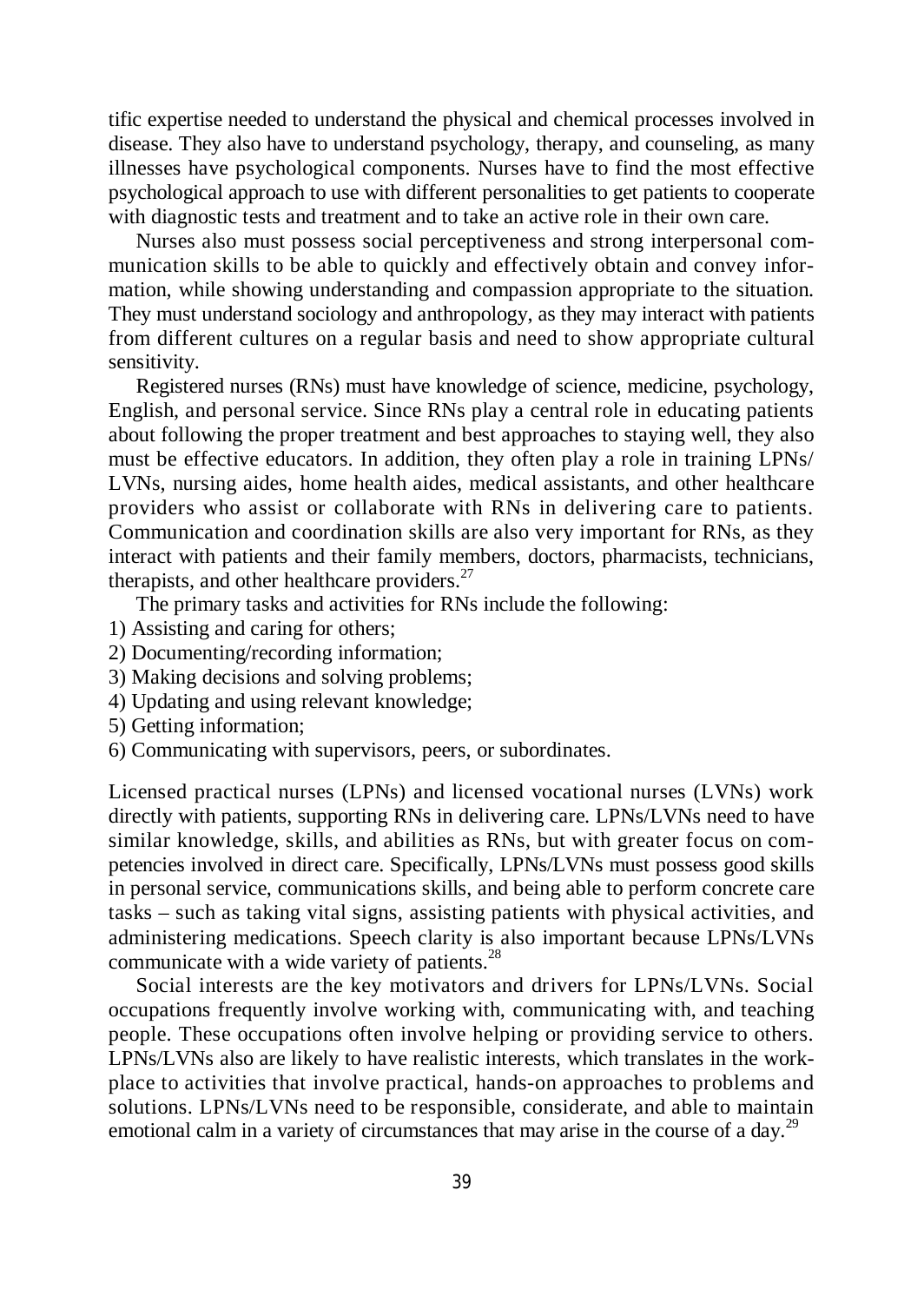The primary tasks and activities LPNs/LVNs are involved in include the following:

- 1) Assisting and caring for others;
- 2) Documenting/recording information;
- 3) Communicating with supervisors, peers, or subordinates;
- 4) Identifying objects, actions, and events;
- 5) Establishing and maintaining interpersonal relationships;
- 6) Getting information.

Advanced practice registered nurses (APRNs) are registered nurses with specialized graduate education and a higher-level license or certification. There are many specialties and subspecialties, but the four main areas in which APRNs specialize are nurse practitioners (NPs), certified registered nurse anesthetists (CRNAs), clinical nurse specialists (CNSs), and certified nurse midwives (CNMs):

• NPs are general and specialty nursing care providers who diagnose medical conditions, order treatment, prescribe medications, and make referrals in much the same way as physicians. In many states, NPs do not need to practice under the supervision of a physician.

- CRNAs administer anesthesia in hospitals.
- CNSs provide specialized care and are responsible for the diagnosis and treatment of health as well as the delivery of evidence-based nursing interventions.

• CNMs specialize in the care of pregnant women who are having low-risk pregnancies.

Due to their higher level of autonomy and specialization, APRNs need higher levels of scientific and medical knowledge and critical thinking skills than do other nursing professionals. APRNs must be able to diagnose and treat a variety of acute and chronic illnesses, both independently and as part of teams of healthcare professionals. In teams of nurses and other healthcare professionals, APRNs often play a leadership, expert, or managerial role. That means the ability to communicate and work with others is an especially crucial skill for APRNs.

Typically, less than half of all core and supplemental tasks performed by APRNs are administrative or managerial. Most tasks performed are procedural and directly related to patient care. This is likely due to the increased level of specialization that is required for performance of tasks and activities related to patient care. As is true for RNs overall, APRNs tend to be dependable, compassionate, and emotionally resilient individuals. Because APRNs are at the forefront of the nursing field and often manage other nursing and healthcare professionals, leadership is also an important trait for workers in this role.

The tasks and activities that are considered to be of primary importance to APRNs include the following:

- 1) Assisting and caring for others;
- 2) Documenting/recording information;
- 3) Getting information;
- 4) Making decisions and solving problems;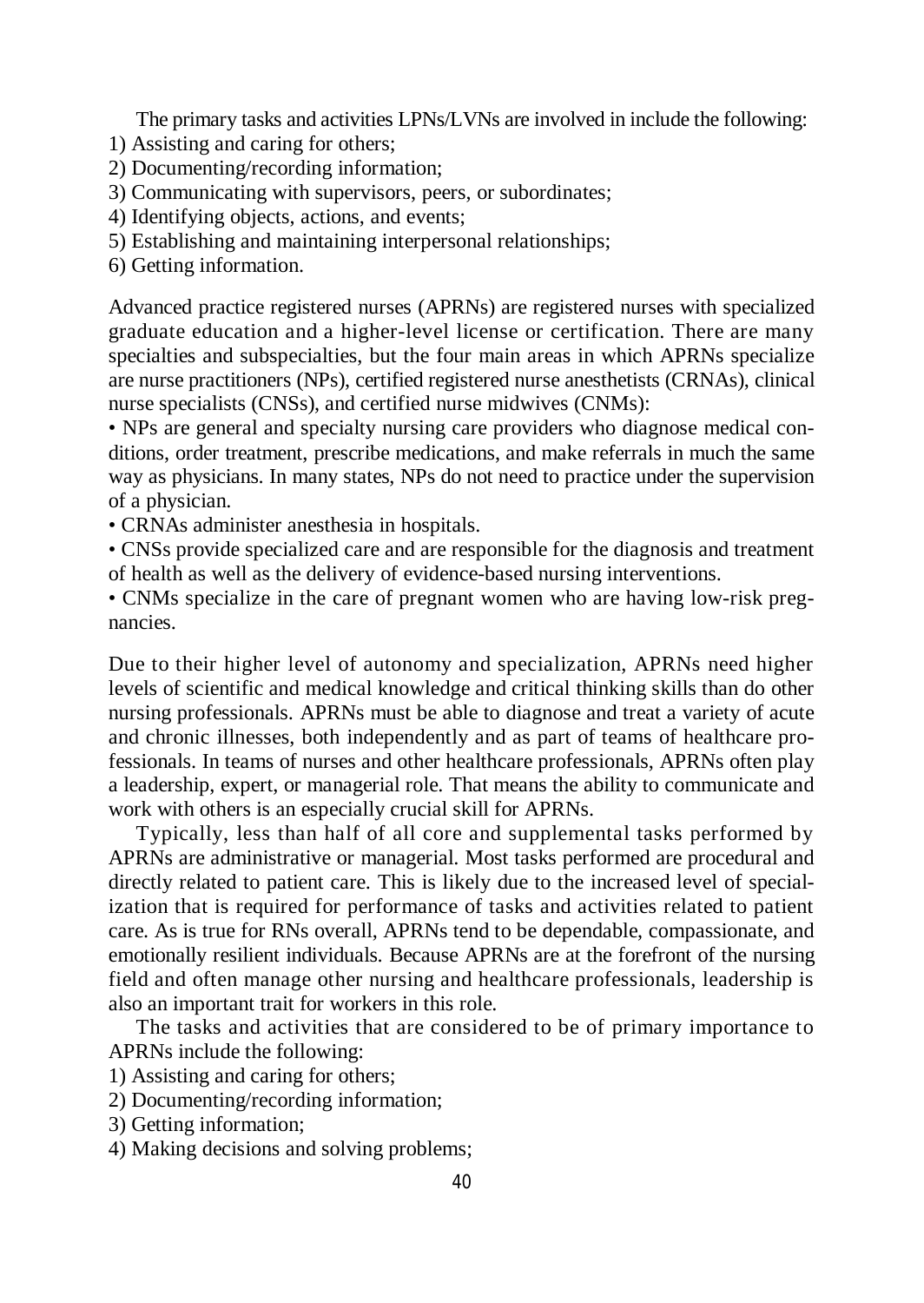- 5) Updating and using relevant knowledge;
- 6) Communicating with supervisors, peers, or subordinates;
- 7) Identifying information.

| <b>COMPETENCIES</b>                  | <b>LPNs and LVNs</b> | <b>RNs</b> | <b>APRNs</b> |
|--------------------------------------|----------------------|------------|--------------|
| <b>Customer and personal service</b> |                      |            |              |
| <b>Education and training</b>        |                      |            |              |
| <b>English language</b>              |                      |            |              |
| <b>Mathematics</b>                   |                      |            |              |
| <b>Medicine and dentistry</b>        |                      |            |              |
| <b>Psychology</b>                    |                      |            |              |
| Sociology and anthropology           |                      |            |              |
| <b>Therapy and counseling</b>        |                      |            |              |
| <b>Administration and management</b> |                      |            |              |
| <b>Clerical</b>                      |                      |            |              |
| <b>Chemistry</b>                     |                      |            |              |
| <b>Public safety and security</b>    |                      |            |              |
| <b>Law and government</b>            |                      |            |              |
| <b>Biology</b>                       |                      |            |              |
| <b>Computers and electronics</b>     |                      |            |              |
| <b>Philosophy and theology</b>       |                      |            |              |

# **Table 2** Knowledge competencies by nursing specialties

Source: Georgetown University Center on Education and the Workforce analysis of *Occupational Information Network (O\*NET)* data, 2017.

#### **Table 3** Skills competencies by nursing specialties

| <b>COMPETENCIES</b>                      | <b>LPNs and LVNs</b> | <b>RNs</b> | <b>APRNs</b> |
|------------------------------------------|----------------------|------------|--------------|
| <b>Active learning</b>                   |                      |            |              |
| <b>Active listening</b>                  |                      |            |              |
| <b>Complex problem solving</b>           |                      |            |              |
| <b>Coordination</b>                      |                      |            |              |
| <b>Critical thinking</b>                 |                      |            |              |
| <b>Instructing</b>                       |                      |            |              |
| <b>Judgment and decision making</b>      |                      |            |              |
| <b>Learning strategies</b>               |                      |            |              |
| <b>Monitoring</b>                        |                      |            |              |
| <b>Persuasion</b>                        |                      |            |              |
| <b>Reading comprehension</b>             |                      |            |              |
| <b>Service orientation</b>               |                      |            |              |
| <b>Social perceptiveness</b>             |                      |            |              |
| <b>Speaking</b>                          |                      |            |              |
| <b>Time management</b>                   |                      |            |              |
| <b>Writing</b>                           |                      |            |              |
| <b>Management of personnel resources</b> |                      |            |              |
| <b>Negotiation</b>                       |                      |            |              |
| <b>Operations analysis</b>               |                      |            |              |
| <b>System analysis</b>                   |                      |            |              |

Source: Georgetown University Center on Education and the Workforce analysis of *Occupational Information Network (O\*NET)* data, 2017.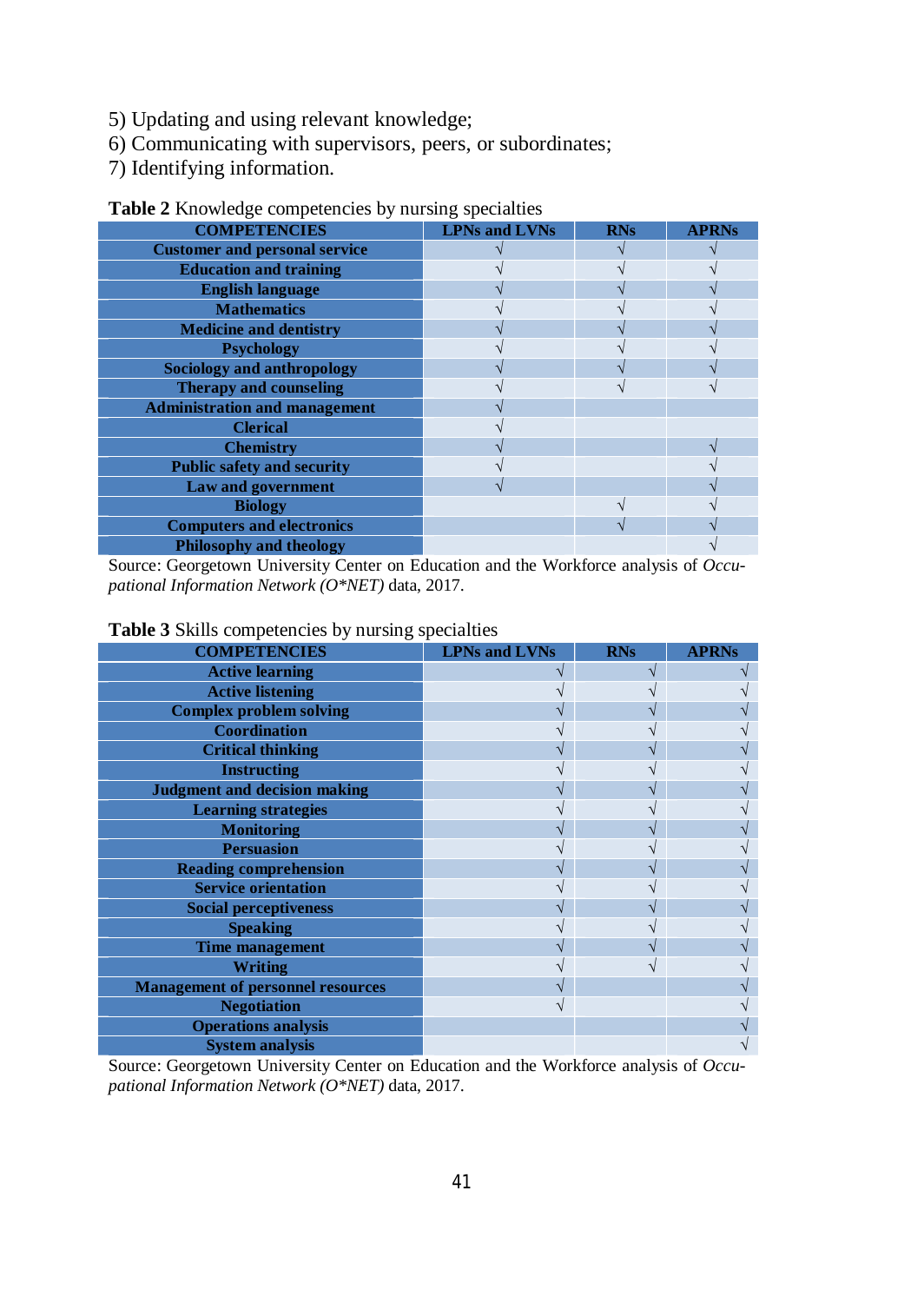| <b>COMPETENCIES</b>                | <b>LPNs and LVNs</b> | <b>RNs</b> | <b>APRNs</b> |
|------------------------------------|----------------------|------------|--------------|
| <b>Arm-hand steadiness</b>         |                      |            |              |
| <b>Category flexibility</b>        |                      |            |              |
| <b>Deductive reasoning</b>         |                      |            |              |
| <b>Finger dexterity</b>            |                      |            |              |
| <b>Fluency of ideas</b>            |                      |            |              |
| <b>Inductive reasoning</b>         |                      |            |              |
| <b>Information ordering</b>        |                      |            |              |
| <b>Near vision</b>                 |                      |            |              |
| <b>Oral comprehension</b>          |                      |            |              |
| <b>Oral expression</b>             |                      |            |              |
| <b>Problem sensitivity</b>         |                      |            |              |
| <b>Speech clarity</b>              |                      |            |              |
| <b>Speech recognition</b>          |                      |            |              |
| <b>Written comprehension</b>       |                      |            |              |
| <b>Written expression</b>          |                      |            |              |
| <b>Static strength</b>             |                      |            |              |
| <b>Visual color discrimination</b> |                      |            |              |
| <b>Flexibility of closure</b>      |                      |            |              |
| <b>Selective attention</b>         |                      |            |              |
| <b>Time sharing</b>                |                      |            |              |
| <b>Trunk strength</b>              |                      |            |              |
| <b>Speed of closure</b>            |                      |            | V            |
| <b>Far vision</b>                  |                      |            |              |
| <b>Manual dexterity</b>            |                      |            |              |
| <b>Stamina</b>                     |                      |            |              |
| <b>Memorization</b>                |                      |            |              |
| <b>Perceptual speed</b>            |                      |            |              |
| <b>Mathematical reasoning</b>      |                      |            |              |
| <b>Originality</b>                 |                      |            |              |

**Table 4** Abilities competencies by nursing specialties

Source: Georgetown University Center on Education and the Workforce analysis of *Occupational Information Network (O\*NET)* data, 2017.

Nursing combines investigative and social work interests. As healthcare professionals, nurses face a variety of scientific and medical problems. They have to make good decisions, sometimes at a moment's notice. But nurses do not solve problems from within the sanctity of a lab or from behind a computer. They work with people, who are often at their most vulnerable moments. Nursing is a challenging and rewarding profession that appeals to those who want to help others, who value relationships, and who are driven by strong moral values. But having adequate support to perform their jobs is important for nurses. While they are the face of healthcare to patients, many behind-the-scenes clinical and organizational efforts enable nurses to deliver care. Along with the care of nurses, those efforts determine the quality of care patients receive.

Using O\*NET data, we find that relationships are generally the most important value for nurses, followed by achievement and support, although there are some exceptions to that order. For example, nurse midwives value relationships, achievement, and independence the most, while they value support the least. In contrast, certified registered nurse anesthetists and clinical nurse specialists value support the most.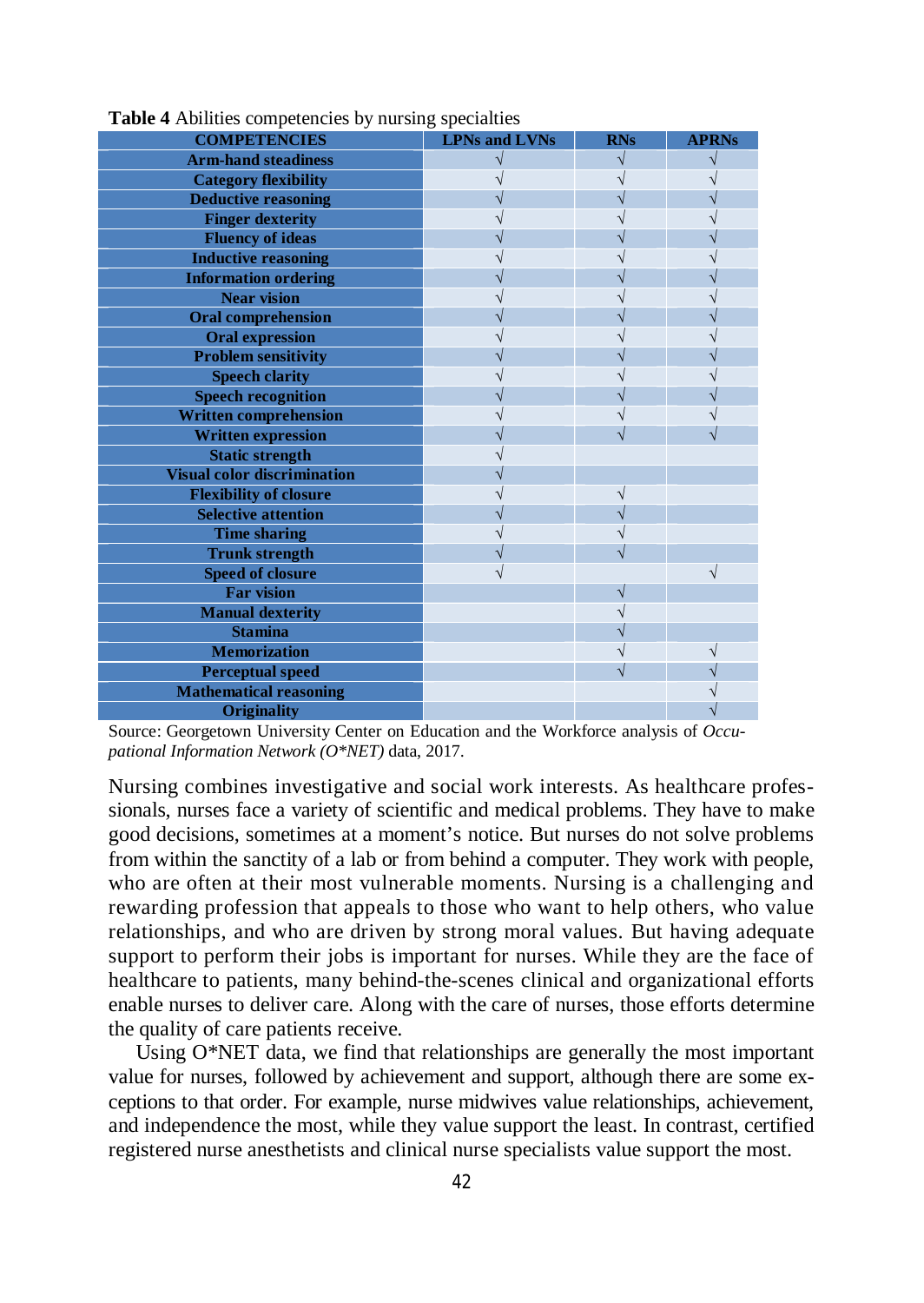

**Figure 7** Nurses work interests and work values

Source: Georgetown University Center on Education and the Workforce analysis of *Occupational Information Network (O\*NET)* data, 2017.

# **6. Distribution of RNs by Degrees – BAs versus AAs**

RNs with a bachelor's degree or higher outnumber those with an associate's degree or lower 66% to 34% (Figure 8). This reflects an ongoing upskilling trend and the increased demand by hospitals and outpatient facilities for more educated nurses. In another sign of this upskilling trend, new nursing graduates are twice as likely to enter the profession today with a bachelor's degree than they were four decades ago.<sup>30</sup>

As far back as the 1960s, nursing professional associations sought to standardize education and training practices for nurses across the country.<sup>31</sup> The Comprehensive Nurse Training Act of 1964 led to extensive research by the American Nurses Association (ANA) Committee on Education into the appropriate levels of nursing education, practice, and responsibilities in an increasingly complex healthcare practice environment. A year later, the ANA formally recommended that the "minimum preparation for beginning professional nursing practice should be a baccalaureate degree in nursing."32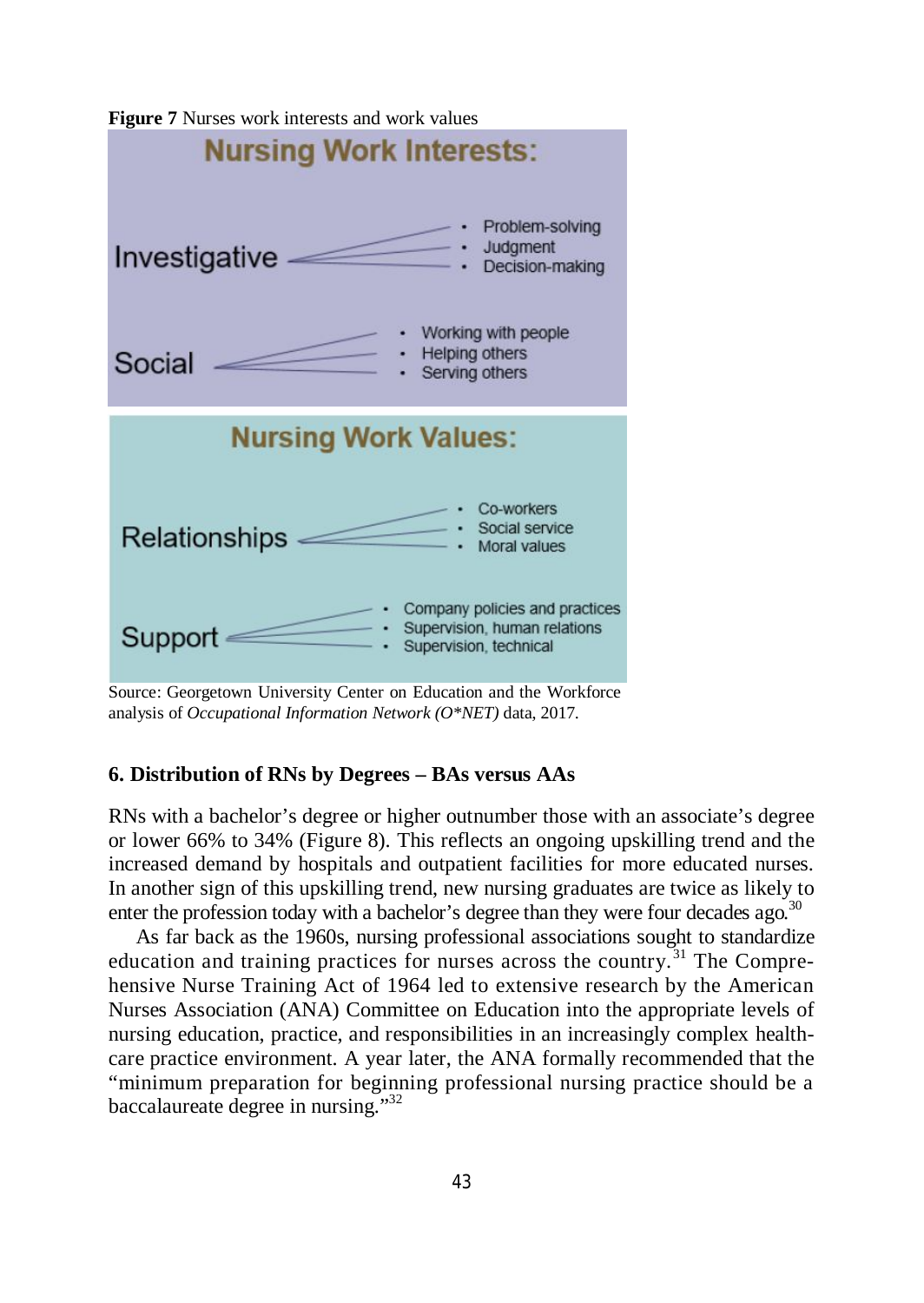

 **Figure 8** Distribution of RNs by highest degree in nursing, 1980–2016

Note: Percentages may not total 100 due to rounding. Source: Georgetown University Center on Education and the Workforce analysis of US Census Bureau and Bureau of Labor Statistics, *Current Population Survey (CPS) March Supplement* data, 1980–2016.

At that time, less than 20% of the nursing workforce held a bachelor's degree. The tremendous effort to upskill the nursing workforce was reaffirmed in 1978 by an ANA House of Delegates resolution that recommended that by 1985 the minimum credential for entering the professional practice of nursing be a bachelor's degree.<sup>33</sup> However, it was not until the last decade or so that the market specifically made a rapid switch toward the BSN, even for a growing number of entry-level positions, especially at leading hospital systems.<sup>34</sup> Most nurses hired without a BSN are given a grace period to acquire the baccalaureate credential. According to online job postings data from Burning Glass Technologies, one-third of online jobs postings for RNs demand the BSN degree as a minimum entry-qualifying credential.<sup>35</sup>

## **7. Licensure and Career Pathways in Nursing**

Registered nursing is a regulated, licensed profession with strict requirements for entry. RNs must be licensed by the board of nursing of the state in which they wish to practice.<sup>36</sup> In order to obtain a license, prospective RNs must fulfill several requirements, which vary by state. For example, RN license applicants in Maryland must undergo a criminal history background check and show that Maryland is their primary state of residence before being allowed to sit for the licensing exam.<sup>37</sup> The Texas Board of Nursing requires RN license applicants to pass a Texas nursing jurisprudence examination prior to being allowed to sit for the licensing exam.<sup>3</sup> The Nevada State Board of Nursing requires prospective applicants to go to a law enforcement agency and have their fingerprints taken. The card then must be submitted for use in a background check as part of the application process.<sup>39</sup>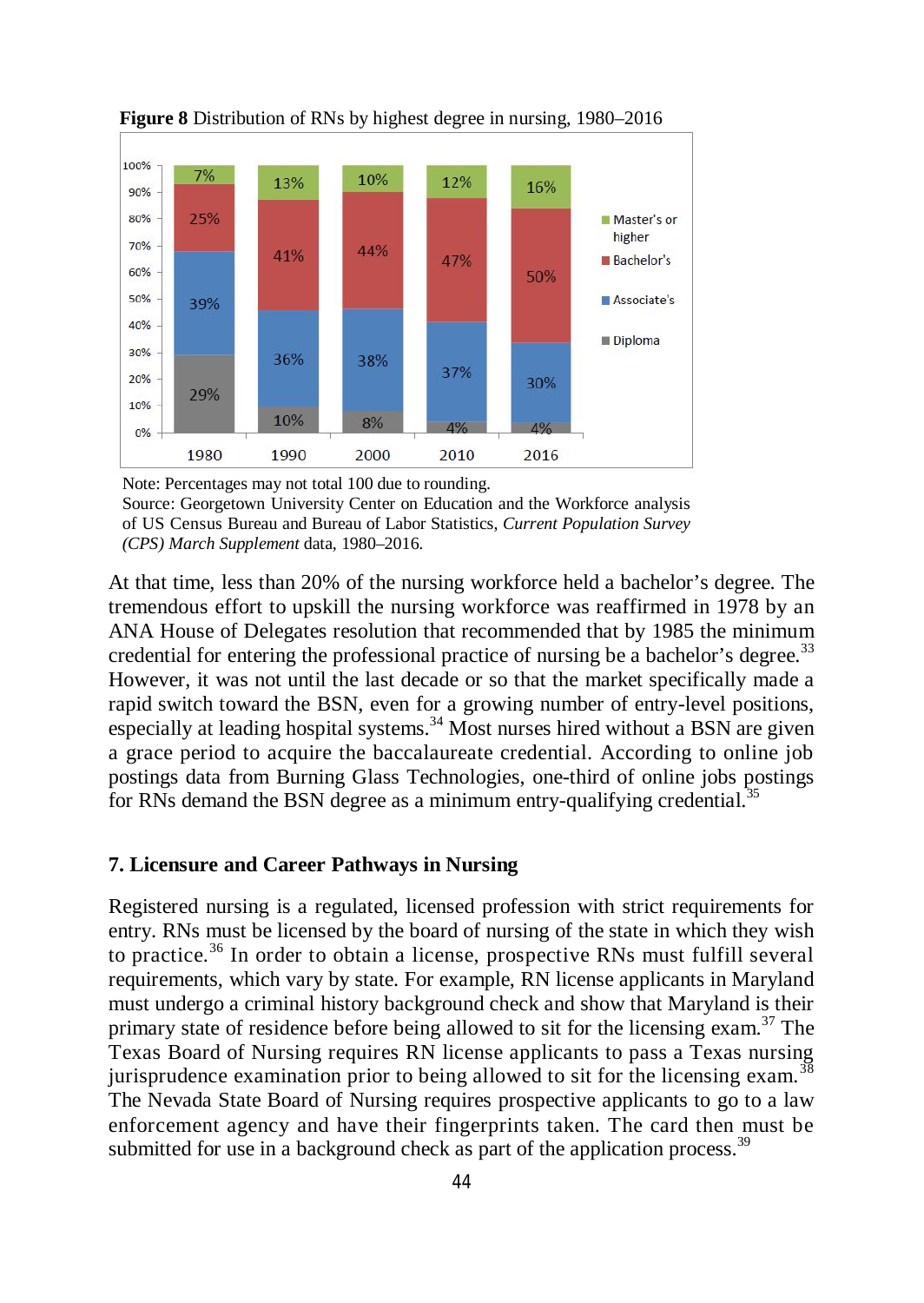Typically, the initial licensure requirements for RNs comprise at least the completion of an approved RN program that includes some supervised hands-on practice and passing the NCLEX-RN exam.

Three primary types of programs fulfill the education requirements for the licensing exam:

1) a four-year program leading to a BSN;

2) a two- to three-year program that leads to an ADN or ASN; or

3) a three-year, hospital-based diploma program. $40$ 

The first two are the primary pathways to a nursing career. Typically, RNs with a BSN can command higher earnings and have access to more job opportunities than those with an ADN/ASN or a hospital-based diploma. A small number of people also become RNs after completing an MSN or even a doctoral degree in nursing, but it is more common to enter the profession at the ADN/ASN or BSN level and later pursue more advanced degrees. Additionally, an increasing number of RNs are getting their nursing credentials at for-profit colleges. That sector's share of awarded registered nursing credentials grew from less than  $1\%$  in 1987 to 15% in 2015.<sup>41</sup>

LPN/LVN entry-level education requirements are less intensive, requiring only a one-year certificate or diploma program, typically offered by community colleges. LPNs/LVNs also must pass the National Council Licensure Examination for Practical Nurses (NCLEX-PN) before being licensed to work by their state's board of nursing. $42$ 

Career pathways in nursing are well established. Someone can start as an LPN/ LVN and later earn either an ADN/ASN or even a BSN by entering educational programs that are geared toward working professionals. Those wishing to pursue this route can move up the career ladder slowly, building their skills and education one step at a time. Those more confident of their academic abilities can earn higherlevel credentials faster through LPN/LVN-to-BSN or RN-to-MSN programs.

### **Nursing career pathways**

Nursing has one of the best developed career ladders of any profession. One important characteristic of a well-developed career ladder is that an individual can enter the field with relatively little education and experience and over time move up to positions with more responsibilities and higher earnings. One of the keys to making career ladders work that has gained additional traction recently is prior learning assessments – both in the classroom and on the job.

Nursing stands out in this regard by incorporating a number of transition programs specifically designed to allow nurses who are already working in the field to advance their careers by attaining higher levels of education. These include LPN/ LVN-to-RN, RN-to-BSN, and RN-to-MSN programs.<sup>43</sup> The first two allow LPNs/ LVNs to become RNs by taking additional courses, passing the NCLEX-RN licensing exam, and, if necessary, meeting other state-specific requirements. Though these pathways exist, completion rates for students who pursue LPN/LVN-to-RN programs still lag expectations. Only about 18% of RNs started out as LPNs or  $LVNs.<sup>44</sup>$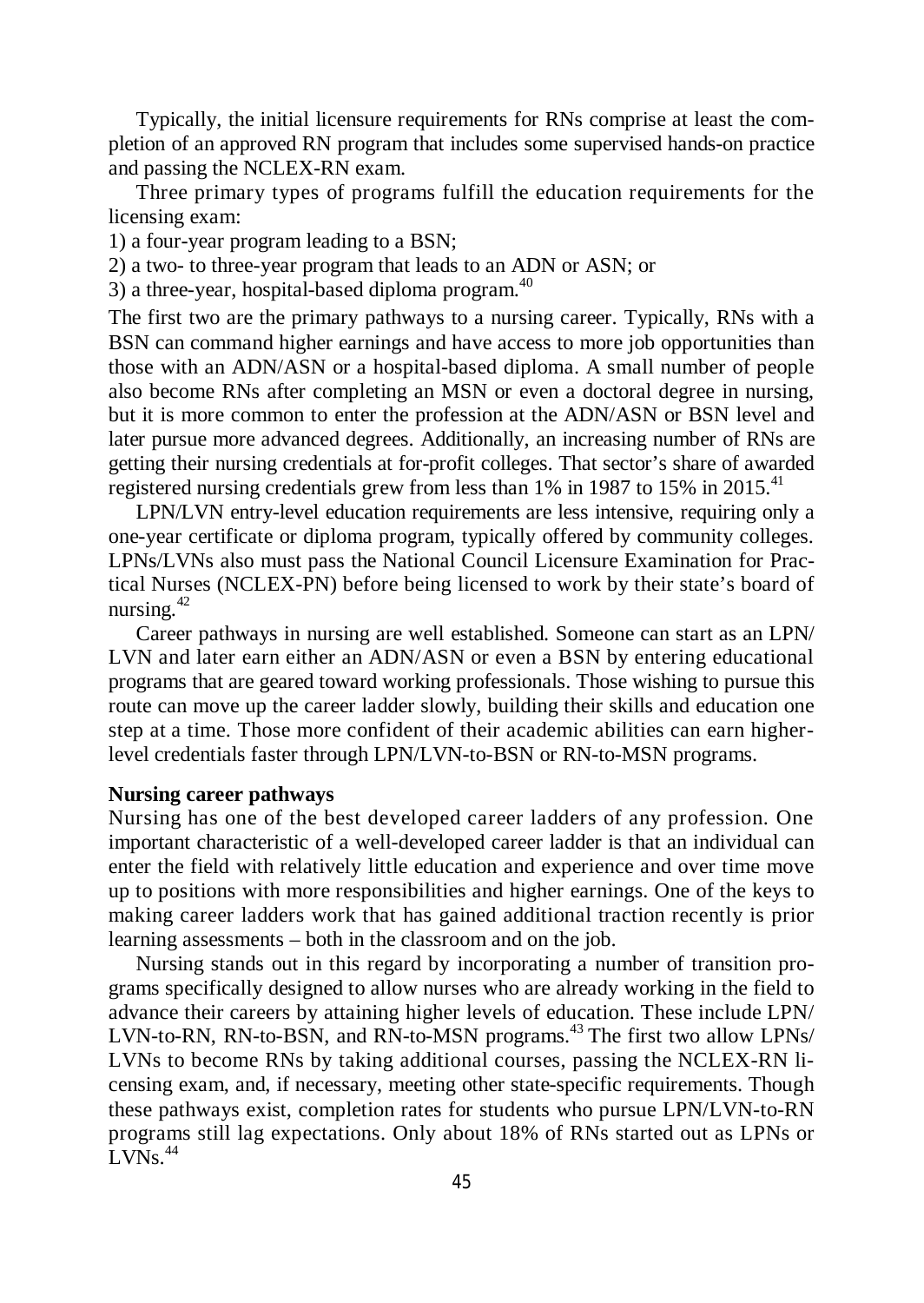An LPN/LVN-to-RN program awards an associate's degree; an RN-to-BSN results in a bachelor's degree; an RN-MSN program results in a master's degree. RN-to-BSN programs are for RNs who entered the field with an associate's degree and who have work experience. After taking additional courses, they can move up to the BSN level and reap the benefits of higher earnings and more job opportunities. RN-to-MSN and BSN-to-MSN programs are for RNs with either an associate's or a bachelor's degree and work experience. These programs enable nurses to upgrade their skills to the master's degree level, opening the door to advanced nursing positions with greater responsibility, more autonomy, and higher earnings.

# **Combining working and learning in nursing**

Work is now a fundamental part of the lives of many American college students, just as returning to the classroom for retooling and skills acquisition is now a fundamental part of the lives of many American workers. Currently, almost half of all full-time students and more than 80% of part-time students work while enrolled in college.<sup>45</sup> Healthcare professions tend to have high percentages of learning workers, primarily because they require constant renewing of skills to maintain licenses and certifications. 10% of all nurses are working learners, although this varies by age. After age 45, enrollment levels for working nurses decline rapidly (Figure 9).

Older nurses are less likely to be enrolled in school – 53% of all nurses who are currently enrolled in school are age 35 or younger (Figure 10). Of this subset of working and learning nurses, four-fifths are working full-time.



**Figure 9** Share nurses who are working learners, by age

Source: Georgetown University Center on Education and the Workforce analysis of US Census Bureau, *American Community Survey (ACS)*, 2015.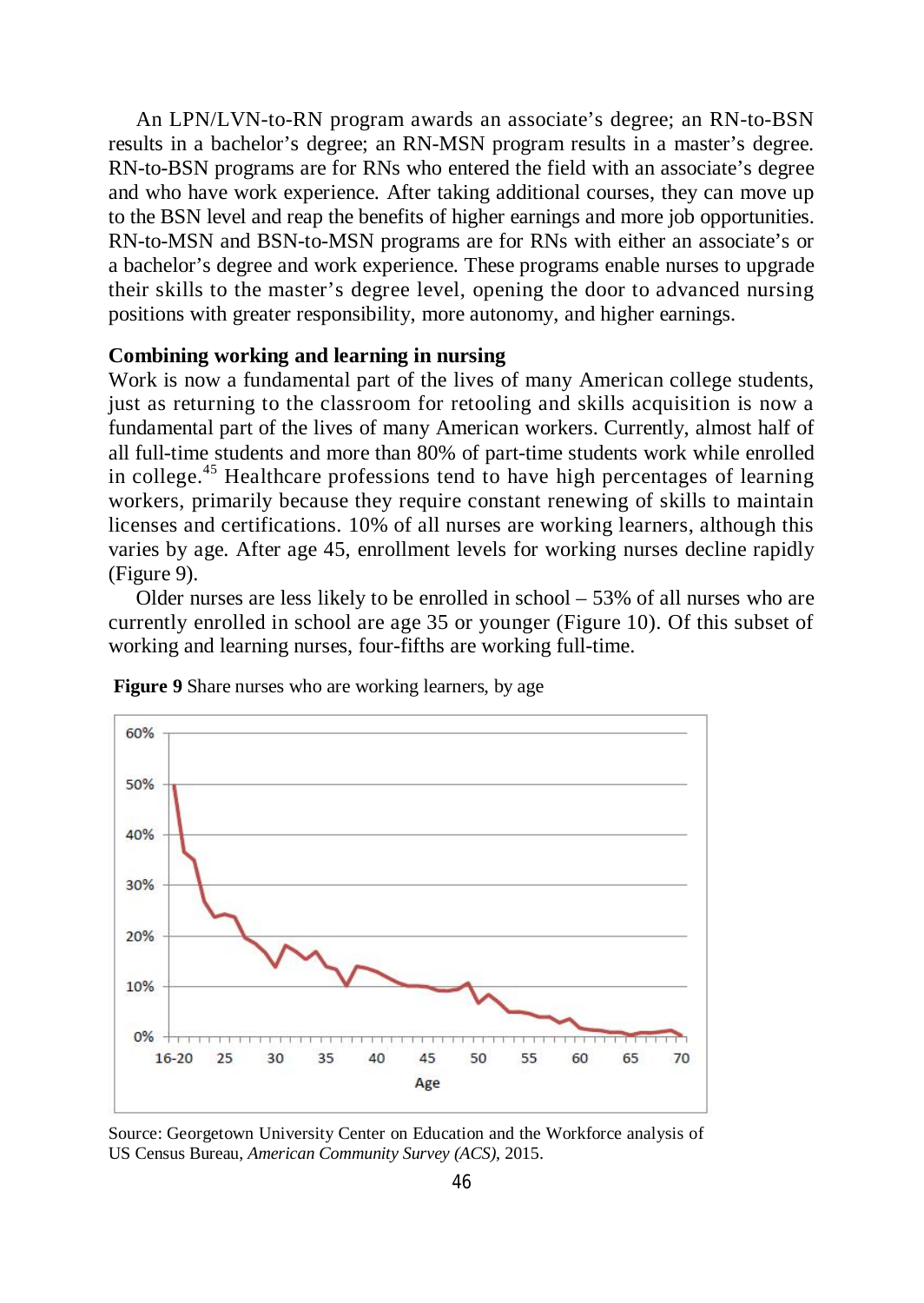

Source: Georgetown University Center on Education and the Workforce analysis of US Census Bureau, *American Community Survey (ACS)*, 2015.

# **8. Trends and Dynamics of Earnings in Nursing<sup>46</sup>**

Nursing, an occupation chosen mostly by women, $47$  offers relatively good earnings, occupational prestige, and growth potential. RNs earn an average of \$67,000 annually  $-$  \$7,000 higher than the average for all prime-age workers.<sup>48</sup> For women who are college graduates in particular, registered nursing generally offers higherthan-average earnings – the average earnings for an RN with a BSN are \$68,000– \$8,000 higher than the average earnings for all women with bachelor's degrees (\$60,000). Nursing also offers higher earnings than teaching, the other major occupational field that historically has been dominated by women. For example, the average earnings for an RN with a BSN are more than \$19,000 higher than the average earnings for a secondary school teacher.<sup>49</sup> However, the earnings levels must be kept in perspective when comparing women to men. While registered nursing offers some of the highest earnings for a profession dominated by women, the average full-time, full-year earnings for a prime-age RN with a BSN degree is still \$20,000 less than the average full-time full-year earnings for prime-age men with a bachelor's degree or higher.<sup>50</sup>

Before 1987, average annual nursing earnings (\$40,000–\$51,000) were lower than the average earnings for all prime-age workers (\$46,000–\$51,000), but higher than average earnings for women (\$32,000–\$38,000). Between 1980 and 1995, however, nursing earnings grew by 54%, a rise that was notable in the workforce because overall average earnings were fairly stagnant during that period. The average annual full-time, full-year salary for RNs has grown 67% since 1980. In comparison, the average earnings for all women (\$50,000) increased only 57%, and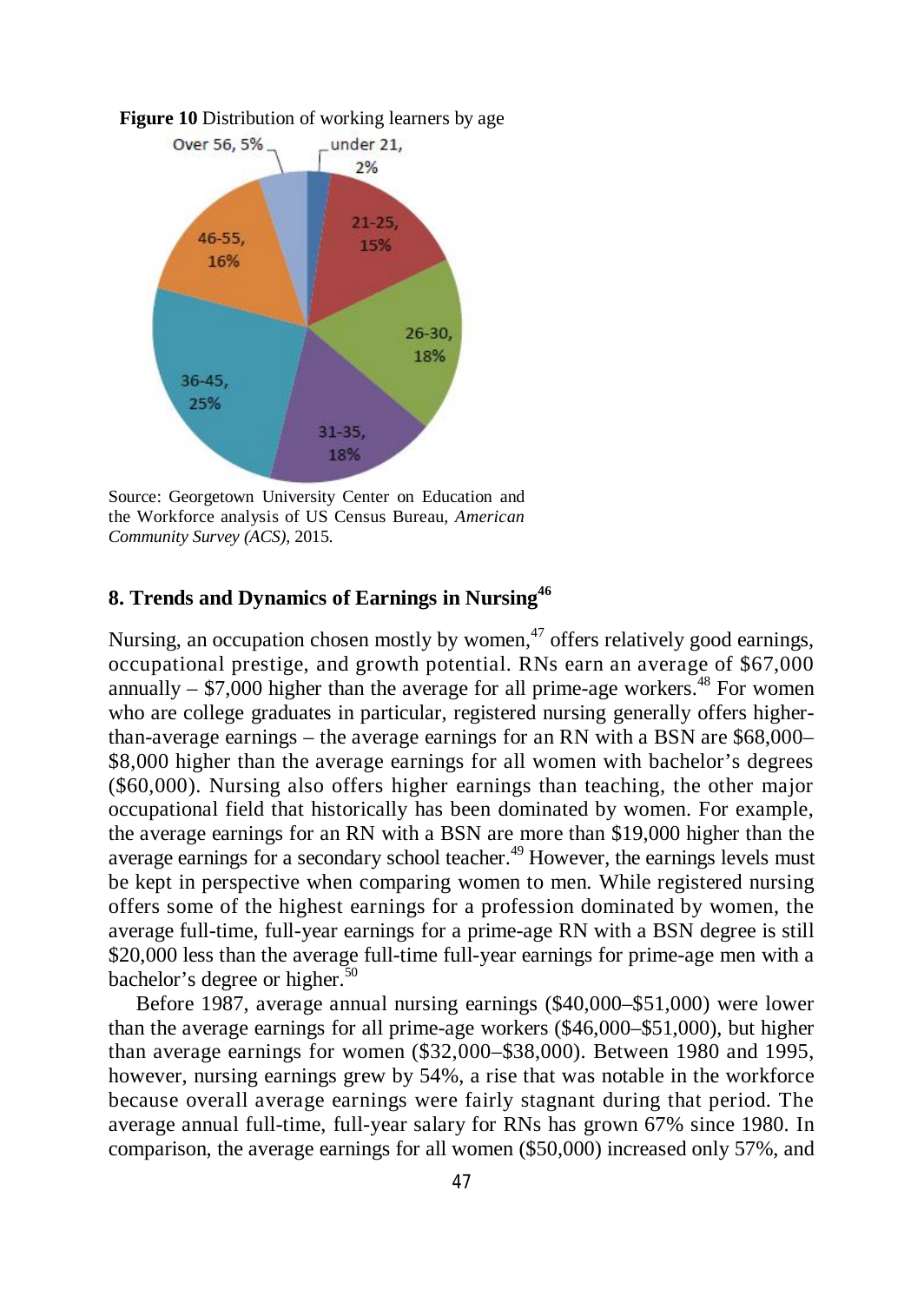the average earnings of for all prime-age workers (\$60,000) increased only 30% over the same time period (Figure 11).

The gap between nursing earnings and average earnings for all prime-age workers that emerged during the late 1980s and early 1990s started to close toward the end of the 1990s. In addition, nursing earnings declined in the late 1990s while average earnings for the economy as a whole grew. By 2001, and especially during the recession, nursing earnings once again dipped below the national average.

Though nursing earnings were falling, the demand for nurses in the workforce continued to rise, mostly due to an aging population and the commensurate increase in the demand for healthcare services. As the demand for nurses rose again, coinciding with aging demographics, nursing earnings again took off in the 2000s. That trend continued until the Great Recession, when the growth in earnings slowed for all workers.



**Figure 11** Annual earnings of RNs, LPNs/LVNs, women, and all workers, 1980–2015

Source: Georgetown University Center on Education and the Workforce analysis of US Census Bureau and Bureau of Labor Statistics, *Current Population Survey (CPS) March Supplement*  data, 1980–2015.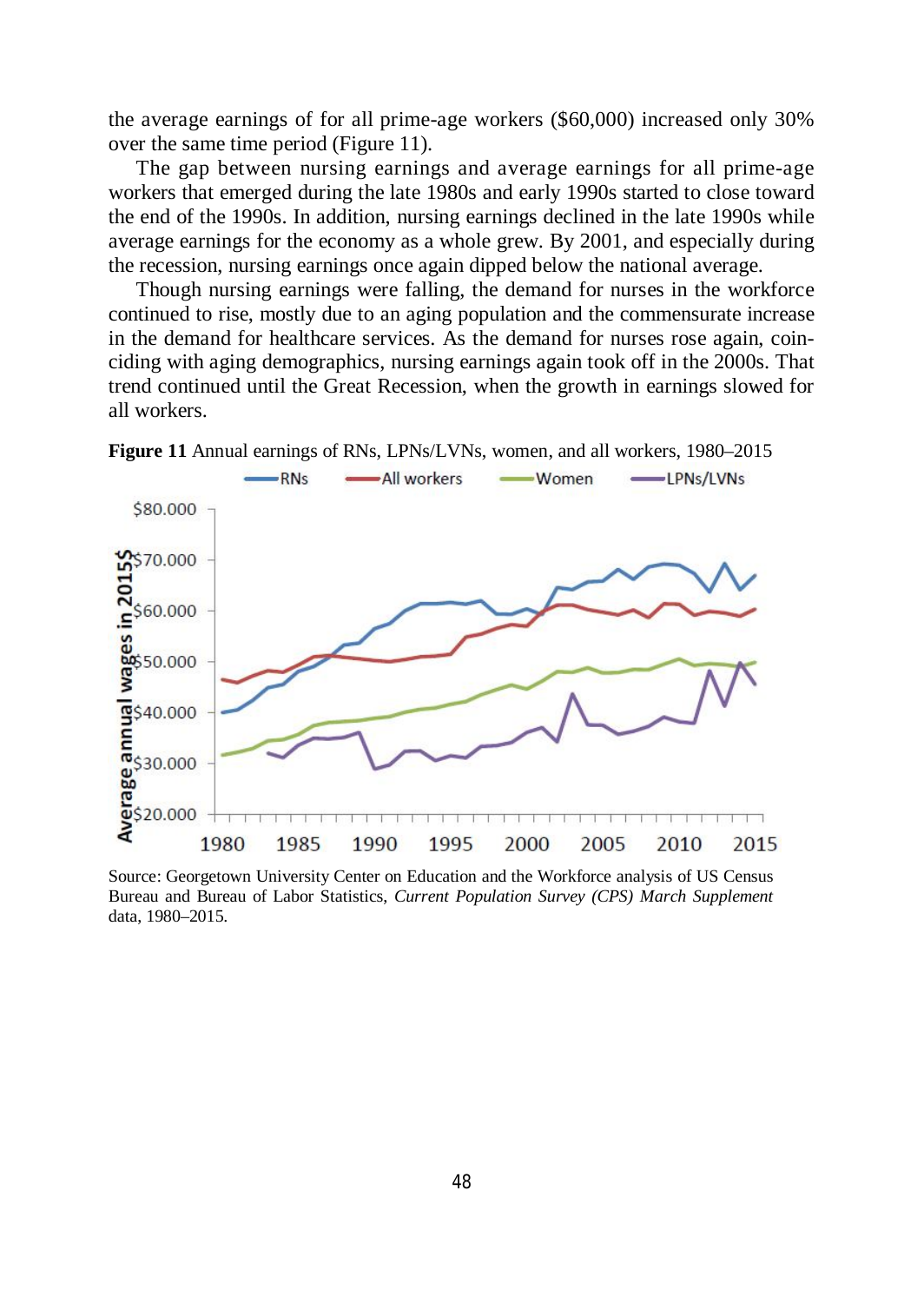**Figure 12** Earnings by education, 2016



Source: Georgetown University Center on Education and the Workforce analysis of US Census Bureau and Bureau of Labor Statistics, *Current Population Survey (CPS) March Supplement* data, 2016.

Despite overall decline, nursing earnings remain higher than the average earnings for all prime-age workers (mainly due to the fact that average earnings for all other workers have shown little growth since 2003).

The average earnings of \$46,000 for LPNs/LVNs in 2015 are considerably lower than the average earnings for RNs (\$67,000). In fact, LPN/LVN earnings are even lower than the average full-time, full-year earnings for all prime-age workers with some college (\$49,000). However, they are higher than the average full-time, fullyear earnings for all working prime-age women with some college (\$41,000).

But despite the earnings advantage registered nurses have when compared to all prime-age workers, there are disparities in earnings within nurses' ranks (Figure 13): 1. The highest degree earned has a very clear relationship to earnings. RNs with a master's or a doctoral degree have the highest earnings (\$81,000), while those with only a hospital-based diploma have the lowest (\$56,000).

2. In general, nurses with BSNs make more than nurses with ADNs/ASNs.

3. Specific specialty plays a major role in determining RNs' earnings.

4. Nurse anesthetists have the highest earnings (\$153,000). Nurse practitioners and nurse midwives<sup>51</sup> (\$83,000), and RNs in management and administration roles (\$83,000) have the next highest earnings.

5. Job setting also affects salary. Hospitals often pay more than physician's offices or nursing homes, although this partly could reflect higher entry-level education requirements at hospitals.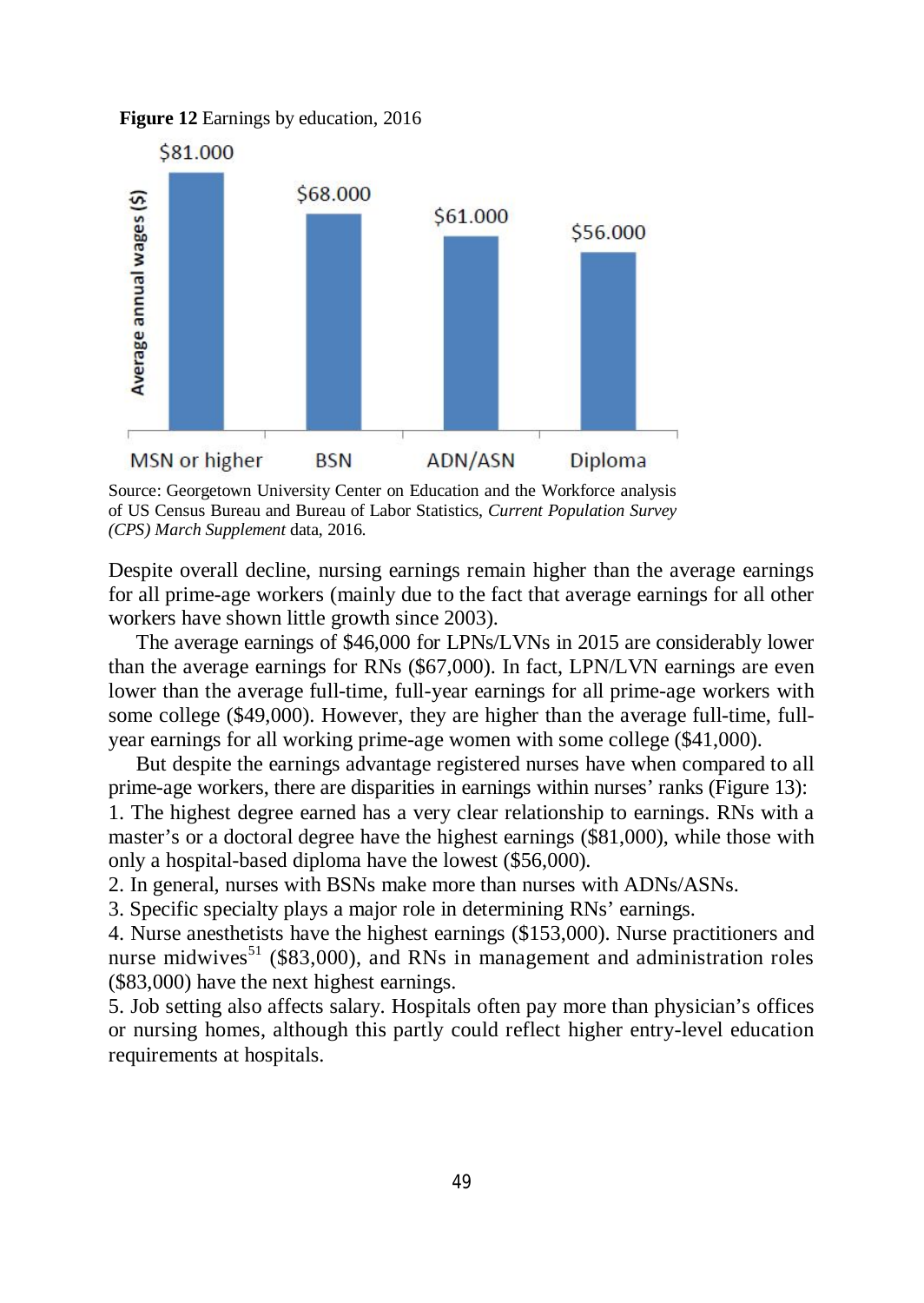

**Figure 13** Average RN earnings by position

Source: Georgetown University Center on Education and the Workforce analysis of Health Resources and Services Administration (HRSA), *National Sample Survey of Registered Nurses (NSSRN)*, 2008.

### **9. Distribution of Nurses by Race/Ethnicity**

Nursing historically has been a profession dominated by women. About 90% of all nurses are women. Also, historically, the overwhelming majority of RNs have been White. About 65% of all RNs are White women.

As unbalanced as these numbers seem, they actually indicate progress:

• In recent years, men have been entering nursing in increasing numbers.

• While the RN ranks are dominated by White women, larger numbers of minority groups, particularly Blacks, have entered nursing, albeit primarily at the low-paying entry-level LPN/LVN occupations.<sup>52</sup>

Participation by men in nursing is on the rise. Today, 10% of RNs (8% of LPNs/LVNs) are men – more than three times the percentage of nurses men made up in 1980 (Figure 14).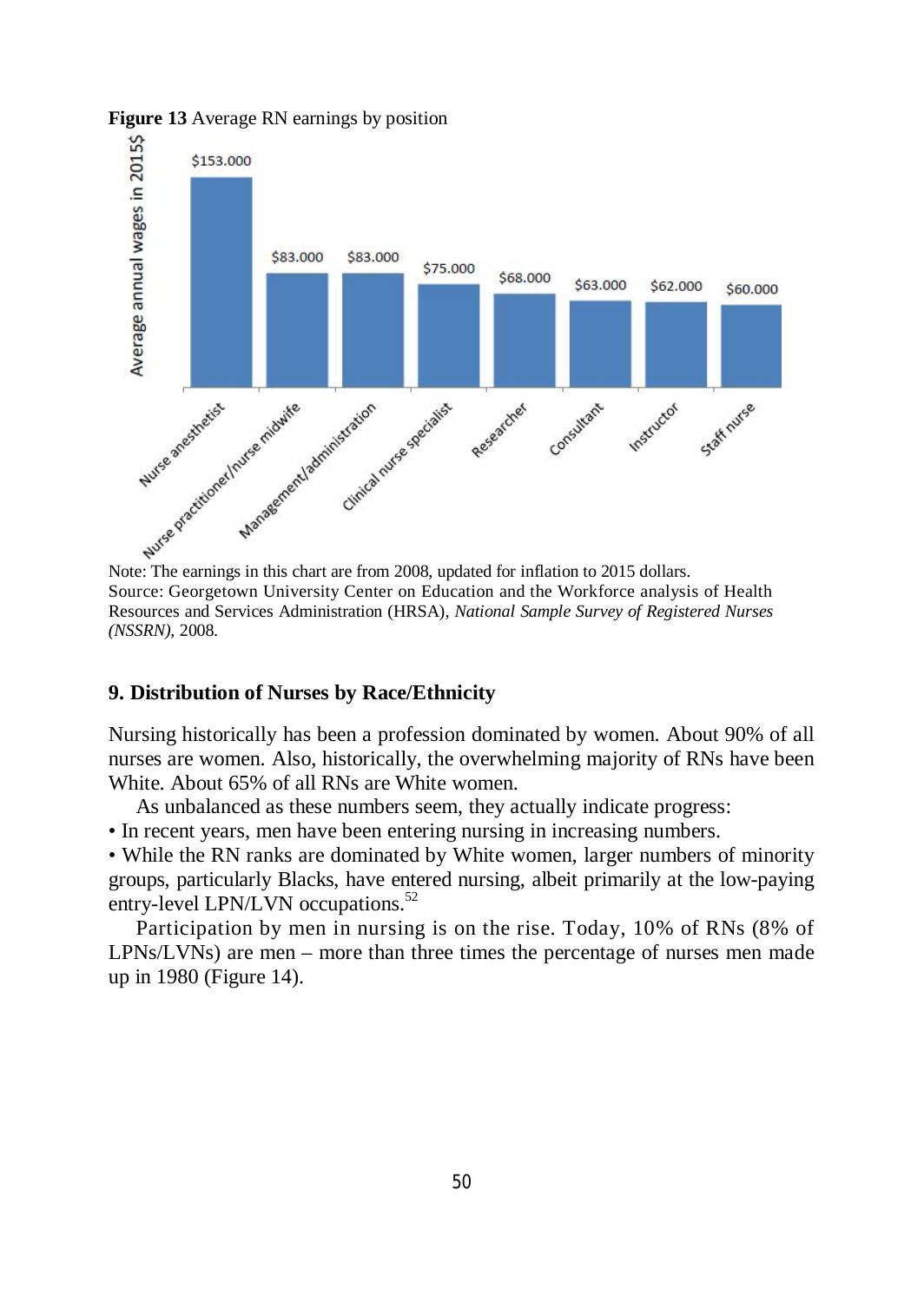

**Figure 14** Growth of nursing workforce by sex, 1980–2016

Source: Georgetown University Center on Education and the Workforce analysis of US Census Bureau and Bureau of Labor Statistics, *Current Population Survey (CPS) March Supplement*, 1980–2016.

Nonetheless, attracting men to the profession remains a challenge. The greatest barrier is simply the enduring public and cultural perception of the profession as a vocation for women, one reflected in the continued use of feminine pronouns in nursing texts and a lack of locker facilities for men in many nursing schools. That, in turn, leads to a scarcity of male role models, faculty, and mentors for nursing students and early careerists, along with uncertain acceptance by patients and female colleagues.<sup>53</sup>

The historic association of women with the nursing profession may not be the only issue limiting the participation of men; other healthcare occupations have trouble attracting men, too. For example, 94% of dental hygienists are women, as are 93% of medical assistants.<sup>54</sup> In fact, 75% of workers in healthcare professional and technical occupations, and 90% of workers in healthcare support occupations, are women.<sup>55</sup>

Earnings may be one reason why men avoid these healthcare occupations. Men can make higher earnings in other healthcare professions. In the best-paying healthcare professions – such as physicians and surgeons, optometrists, and chiropractors – men make up 70% or more of the workforce.<sup>56</sup> Even among nurses, men tend to gravitate toward the specialties with higher earnings and greater demand for physical strength, such as emergency room nurses and operating room nurses.

Similar to many other fields, male nurses command higher earnings at every educational attainment level (Table 5). The gender earnings gap is pronounced particularly at the BSN level, where male nurses make 19% more than female nurses.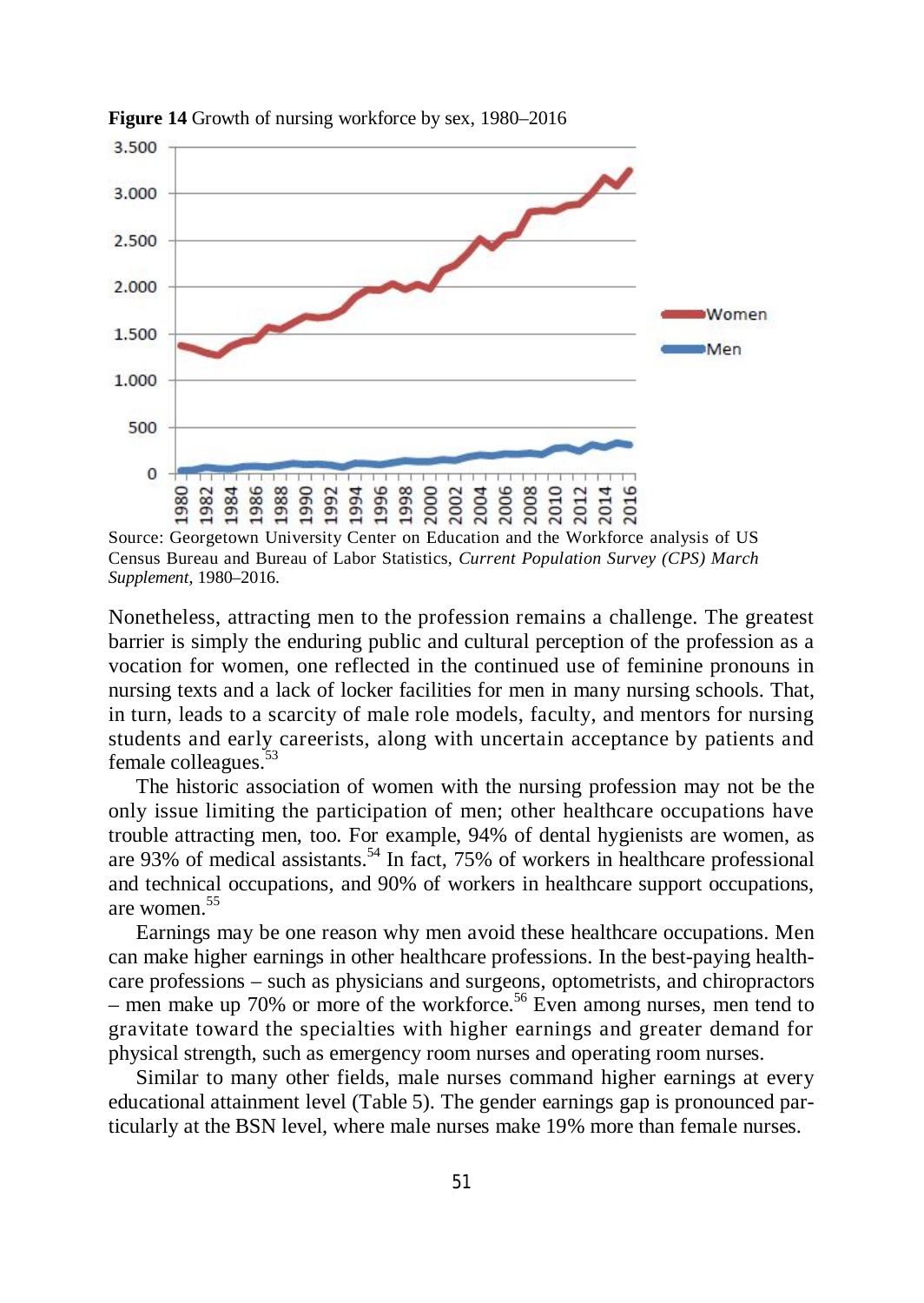**Table 5** Wages for nurses by sex and education attained

|                                                | Men's<br>earnings (\$) | Women's<br>earnings (\$) | <b>Percent</b><br>gap(%) |
|------------------------------------------------|------------------------|--------------------------|--------------------------|
| Nursing diploma                                | 63,000                 | 55,000                   | 15                       |
| <b>Associate's degree in Nursing (ADN/ASN)</b> | 64,000                 | 61,000                   | 5                        |
| Bachelor's degree in Nursing (BSN)             | 79,000                 | 66,000                   | 19                       |
| Master's degree in Nursing (MSN) or higher     | 83,000                 | 80,000                   | 3                        |

Note: The difference between earnings figures in the table may not exactly equal the percent gap, due to rounding of earnings figures.

Source: Georgetown University Center on Education and the Workforce analysis of US Census Bureau, US Census Bureau and Bureau of Labor Statistics, *Current Population Survey (CPS) March Supplement*, 2016.

Men are more likely to have graduate degrees, which are part of entry-level requirements for the best-paying advanced-practice registered nursing (APRN) positions, such as certified registered nurses, nurse practitioners (NPs), and clinical nurse specialists  $(CNSs)$ .<sup>57</sup> RNs who earn a graduate degree – such as a Master's of Science in Nursing (MSN) – have the best outcomes in the labor market, particularly for CRNAs, NPs, CNMs, CNSs, and nurse managers.

Diversity is slowly increasing in the nursing field. RNs from diverse racial and ethnic backgrounds represented 29% of all RNs in 2016, up from 11% in 1980 (Figure 15). Still, diversity remains a challenge for the nursing profession. Latinos in particular have a low representation, accounting for just 7% of all RNs in 2016. While the share of Latino nurses has grown over the years, it has not kept up with the growth in the share of Latinos in the US population (16%).



 **Figure 15** Racial/ethnic diversity among RNs, 1980–2016, selected years

Note: Percentages may not total 100 due to rounding. Source: Georgetown University Center on Education and the Workforce analysis of US Census Bureau and Bureau of Labor Statistics, *Current Population Survey (CPS) March Supplement*, 1980–2016.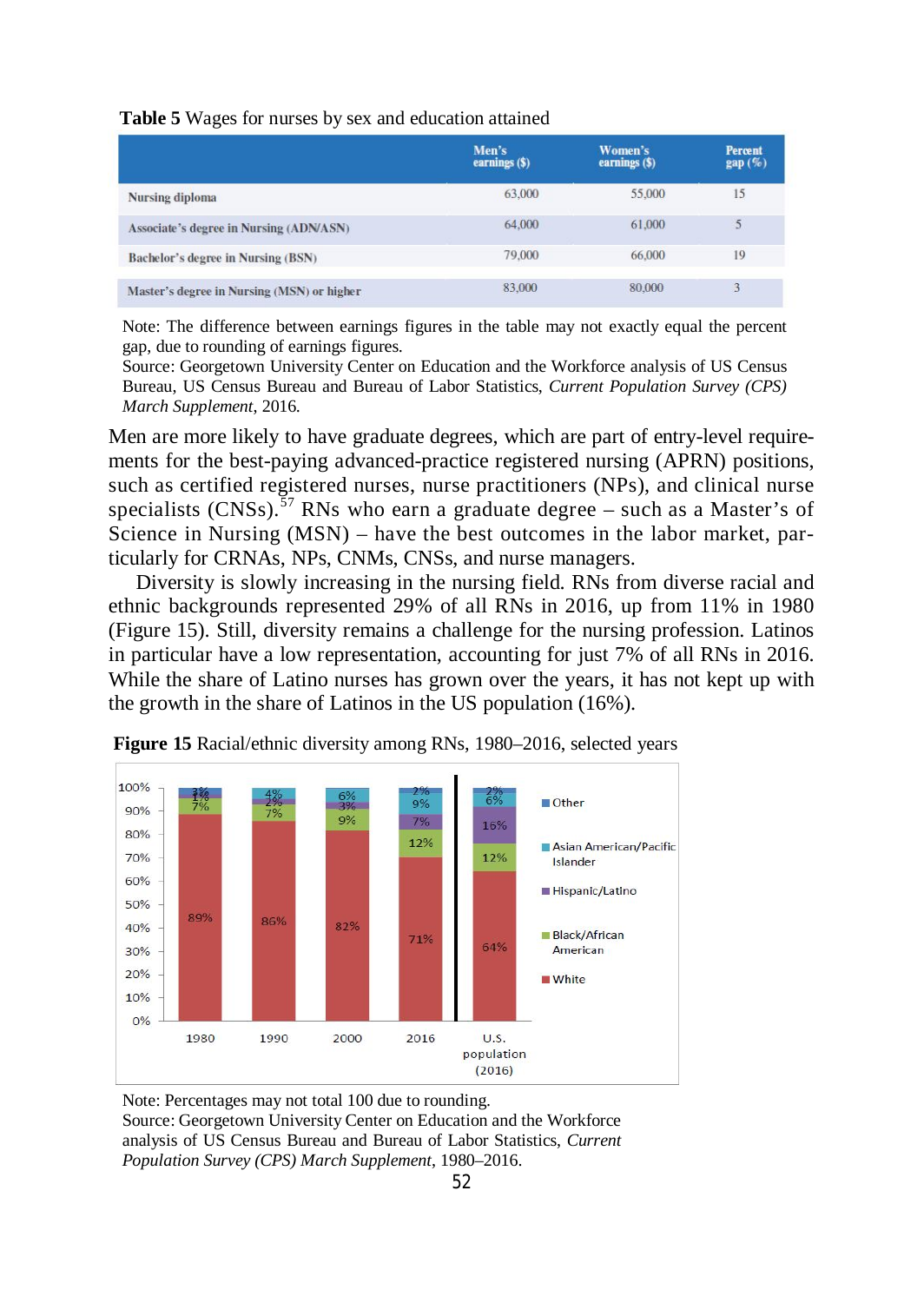Increasing racial diversity in nursing is important from several perspectives. First, as the largest licensed healthcare profession in the country and one that is expected to continue growing at a significant pace, nursing represents an important career option for many individuals. Yet, the lack of diversity in nursing reflects unequal opportunities in the labor market. Second, because nurses are the healthcare providers who interact most directly with patients, the lack of diversity in nursing can contribute to the lack of access to culturally competent care for an increasingly racially and ethnically diverse patient population.

Unlike the RN workforce, the LPN/LVN workforce has reached substantially greater diversity (Figure 16). The share of White LPNs/LVNs has declined from 84% in 1983 to 56% in 2016. Both Blacks and Latinos have made great strides in becoming LPNs/LVNs. In 1983, Blacks made up only 7% of all LPNs/ LVNs and Latinos made up only 5%. In 2016, Blacks made up 27% of LPNs/LVNs and Latinos made up 9%.



 **Figure 16** Racial/Ethnic Diversity among LPNs/LVNs, 1983–2016

Note: Percentages may not total 100 due to rounding. Source: Georgetown University Center on Education and the Workforce analysis of US Census Bureau and Bureau of Labor Statistics, *Current Population Survey (CPS) March Supplement data*, 1980–2016.

While this is encouraging, it also reflects the fact that minorities are increasingly overrepresented among LPNs/LVNs and increasingly underrepresented among RNs. This growing disproportionality begins with the reality that nurses from minority groups tend to have lower levels of educational attainment than White nurses and thus make lower earnings. More progress is needed in getting nurses, especially Black and Latino nurses, the education they need to advance to the higher-skilled, higher-paid RN level. Though there are well-established career pathways in the nursing field, the increased presence of minority nurses at the LPN/LVN level, but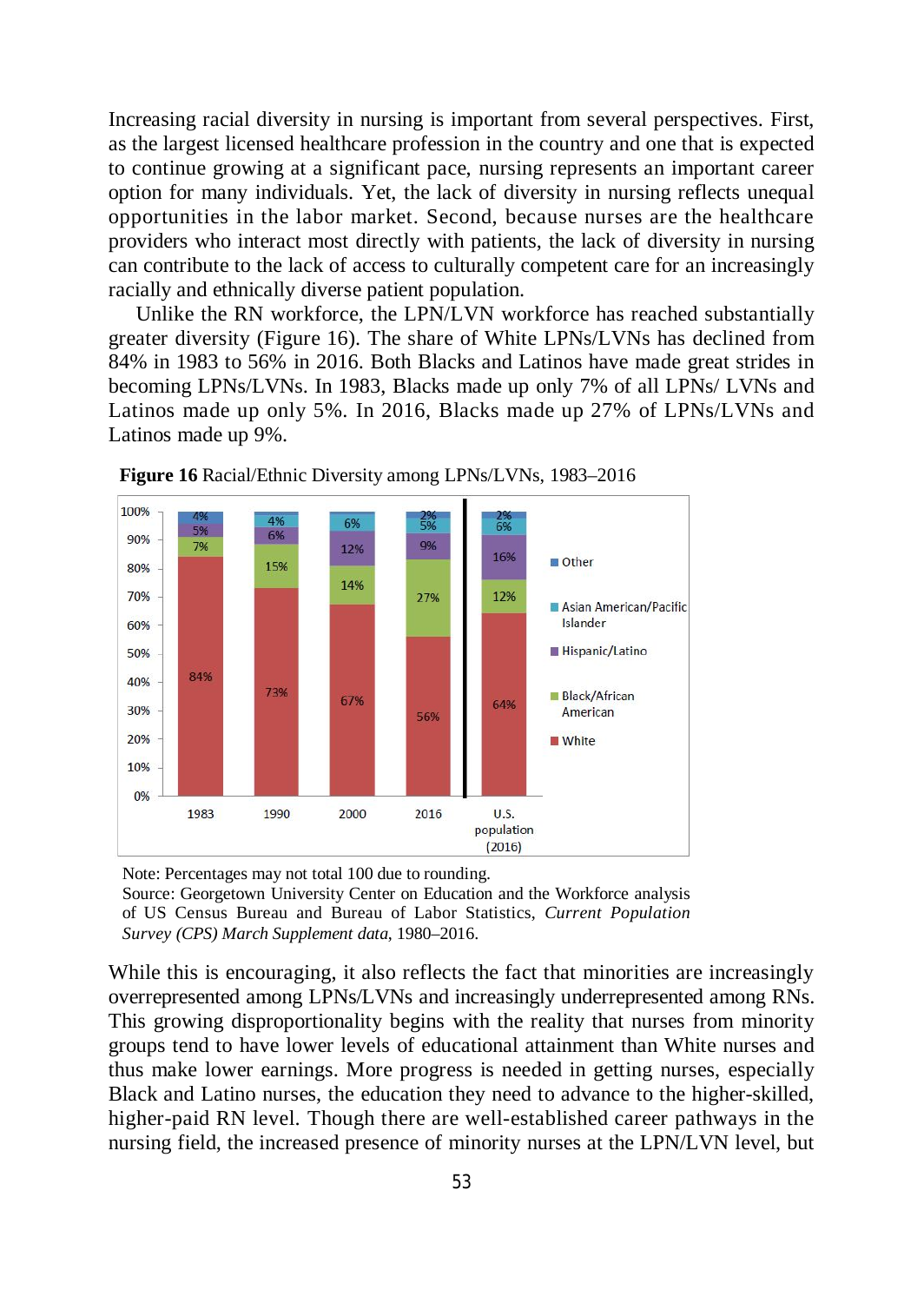not at the RN level, suggests that many minority nurses do not move up those career pathways. Latinos, for example, account for just 6% of RNs with a bachelor's degree (Figure 17).





Source: Georgetown University Center on Education and the Workforce analysis of US Census Bureau and Bureau of Labor Statistics, *Current Population Survey (CPS) March Supplement* data, 2016.

# **10. Baby Boom Retirement and Its Impact on the Nursing Workforce**

The nursing profession also has been aging significantly. The average age of an RN has increased by seven years, from 38 in 1980 to 45 in 2016,<sup>58</sup> with 61% of RNs now age 40 or older, and 39% age 50 or older. There are several reasons for the aging of the nursing workforce:

• The expansion of career opportunities and rising earnings for women across all skilled occupations has led younger women, who previously would have gone into nursing, to choose other careers.

• Workers are entering nursing later, with a growing popularity of the field as a second career choice by individuals in their late 20s and early 30s.

• The growth of ADN/ASN and accelerated baccalaureate programs for non-nursing college graduates attracts later entrants into the profession and delays retirement among older nurses.<sup>59,60</sup>

Some evidence, however, suggests the situation is changing. Between 2000 and 2016, the number of RNs age 40 or older declined by 4% (Figure 18). The number of RNs under age 40 entering the field has also risen in recent years, with a 4% increase between  $2000$  and  $2016$ <sup> $61$ </sup>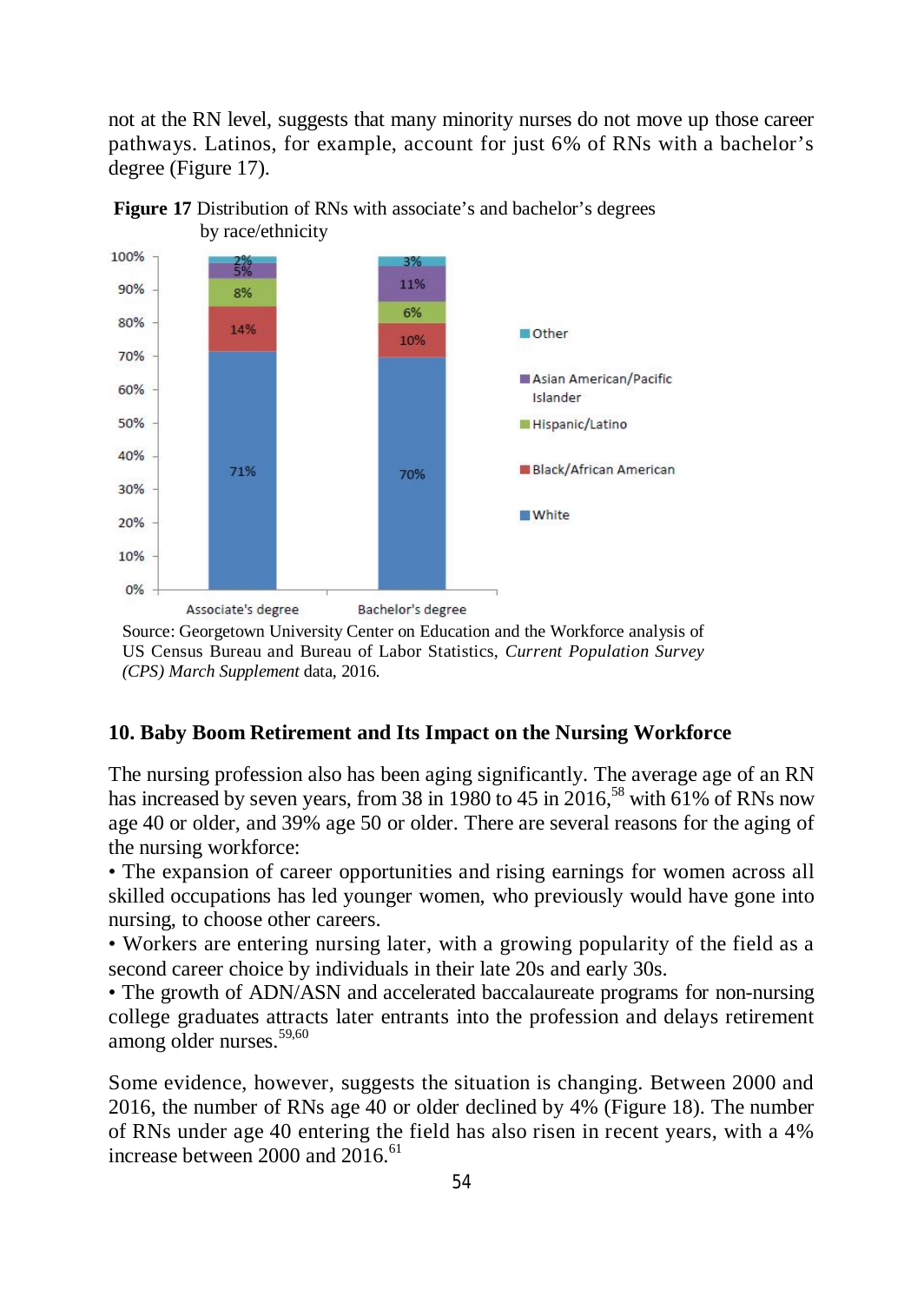The LPN/LVN workforce, like the RN workforce, now has a relatively high concentration of older workers. The average age of an LPN/LVN in 2016 is 42, with 56% of LPNs/LVNs 40 years of age or older, and 36% 50 years of age or older.<sup>62</sup>



**Figure 18** Distribution of nurses by age, 1980–2016

Note: Percentages may not total 100 due to rounding.

Source: Georgetown University Center on Education and the Workforce analysis of US Census Bureau and Bureau of Labor Statistics, Current Population Survey (CPS) March Supplement data, 1980–2016.

# **11. Distribution of US and Foreign-born Nurses by Education**

As the demand for nurses continues to grow and the domestic supply of RNs is unable to meet the demand, employers have turned to RNs from other countries. About 543,000 nurses, or 19% of the US RN workforce, are foreign-born. Among RNs with a BSN or higher, 19% are foreign-born, and among Asian RNs with a BSN or higher, 80% are foreign-born.<sup>63</sup>

When comparing foreign-born nurses with those born in the United States, foreign-born nurses tend to be more educated – 57% of foreign-born RNs have a BSN versus 49% of RNs born in the United States (Figure 19).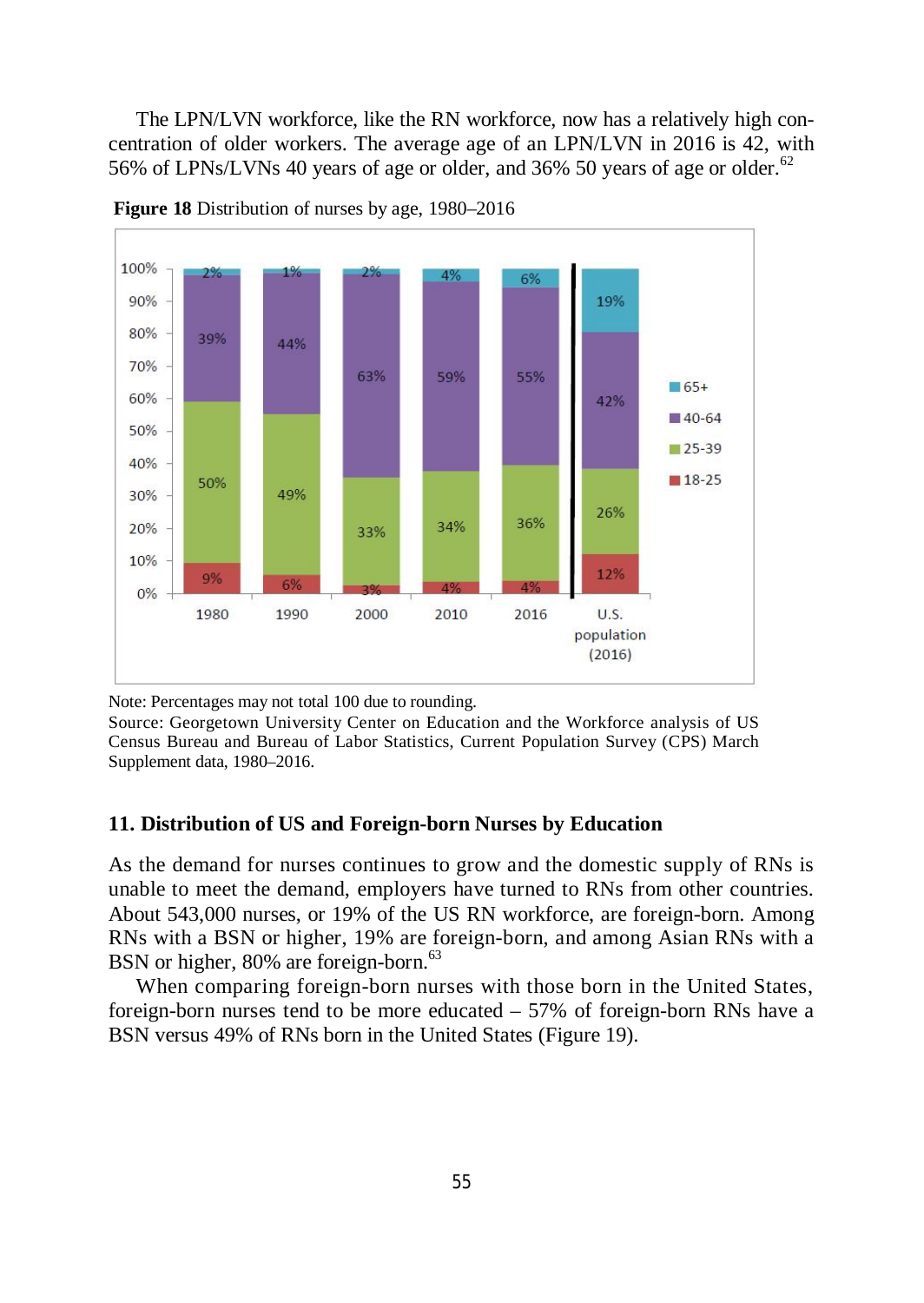



Note: Percentages may not total 100 due to rounding. Source: Georgetown University Center on Education and the Workforce analysis of US Census Bureau and Bureau of Labor Statistics, *Current Population Survey (CPS) March Supplement data*, 2016.

# **12. Distribution of Nurses by Country/Region of Origin**

Although foreign-born RNs come from a variety of places around the world, there is a discernable pattern between when foreign-born RNs came to the United States and the region of the world where those nurses were born. Nurses from Europe and the Americas are more likely to have immigrated prior to 1990. Nurses from Asia, the Middle East, and Africa, on the other hand, are more likely to have come during the last three decades. These trends, in part, are due to shifting immigration patterns, especially for RNs (Figure 20).



**Figure 20** Foreign-born nurse immigration cohort and place of origin,

Note: Percentages may not total 100 due to rounding.

Source: Georgetown University Center on Education and the Workforce analysis of US Census Bureau and Bureau of Labor Statistics, *Current Population Survey (CPS) March Supplement* data, 2016.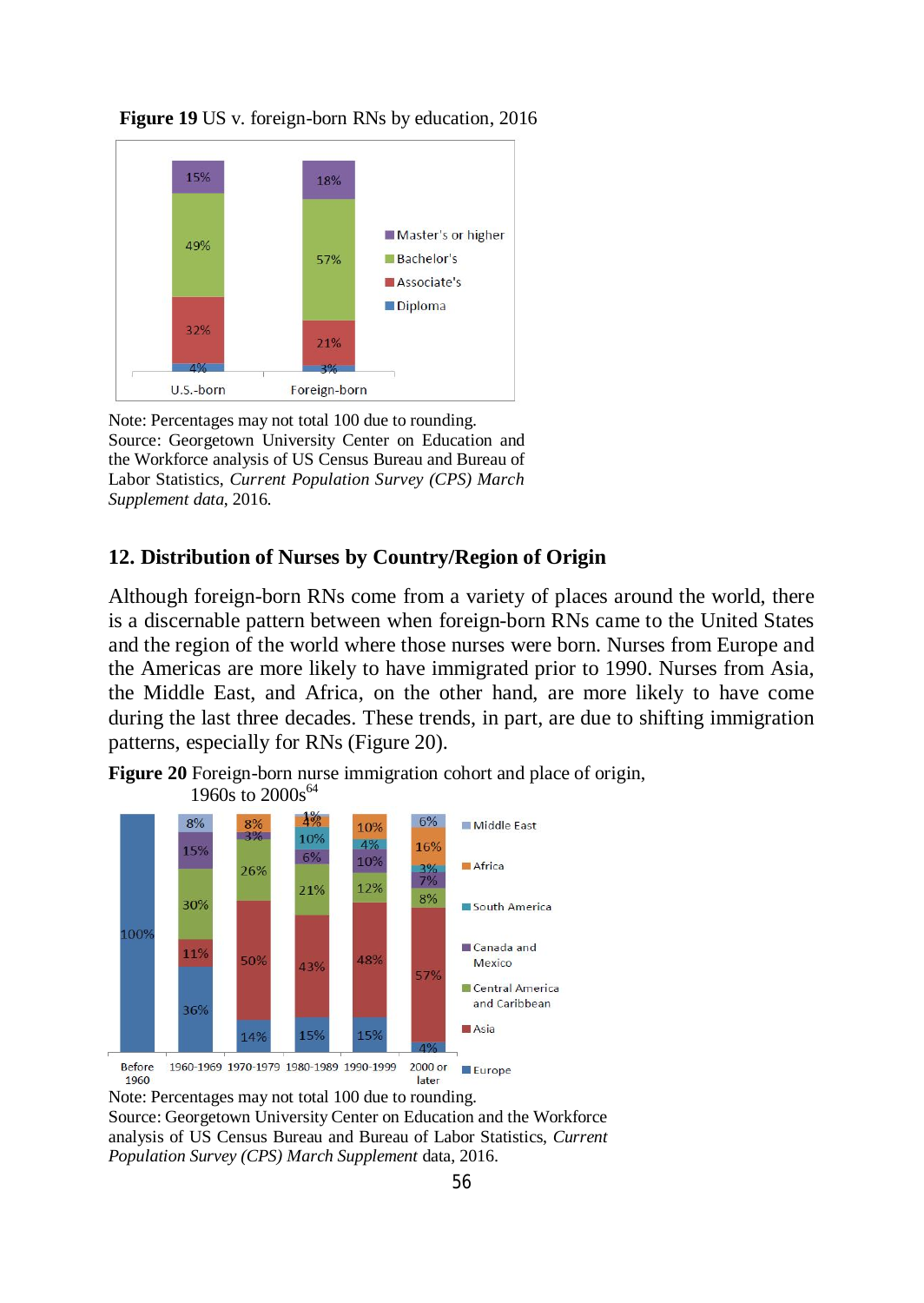# **13. Conclusion**

For women, who comprise 90% of the nursing profession, nursing continues to be an oasis of opportunity – that is, if we temporarily set aside the high workload and significant consequences for errors, and focus on the earnings potential and upward mobility for those who continue to upskill and advance their education. RNs earn an average of  $$67,000$  annually  $- $7,000$  higher than the average for all prime-age workers – while those with a BSN can earn \$68,000 on average and upwards of \$83,000 as an experienced nurse manager with a graduate-level education. Many nurses continue to return to the education system at various points in their careers. Because of well-developed career pathways, many nurses and potential nurses continue to work in the healthcare professions as they seek to acquire the credentials necessary to practice and advance in nursing.

Over time, the percentage of male RNs has increased. Male RNs tend to have higher salaries, primarily because they often work in specialized fields that are more physically demanding or require more education, such as acute-care nursing. We expect to see a steady increase in the number of men who enter the nursing profession as long as nursing continues to offer competitive earnings. However, men are expected to remain a minority within the profession.

10% of all employed nurses are currently enrolled in an institution of higher learning.<sup>65</sup> This "working while learning" trend points toward the necessary upskilling required for nurses to remain current in the field. The education and training requirements for nursing are relatively demanding compared to other occupations held by workers with associate's and bachelor's degrees. The nursing profession now has an entrenched culture of pursuing additional education to remain current with new technology and procedures.

A growing share of nurses today are seeking the bachelor's degree as an entrylevel credential into the field, mostly because more entry-level nursing jobs, especially in hospitals, are requiring it. Nursing students have responded to changes in the market conditions by seeking out BSN degrees prior to entering the field or upgrading to a BSN once in the field.

As the growing cost of healthcare is getting increasing attention from policy makers and the general public, there has been a rise in the demand for more affordable care, similar to the kind that has traditionally been offered by physicians, to be provided by APRNs. This is likely to accelerate the upskilling trend, as nurses will have to upgrade their credentials to perform these new tasks.

The racial and ethnic distribution of nurses also is changing. The stereotype of the white woman in a white uniform, white hat, and sensible shoes is giving way to increasing levels of diversity – an especially important development as nurses try to meet the needs of an increasingly diverse patient population. Changing immigration policy in the United States has resulted in an increasing proportion of the nursing workforce coming from countries such as South Africa, the Philippines, and Mexico, as well as regions of Asia and South America. However, there are still distinct racial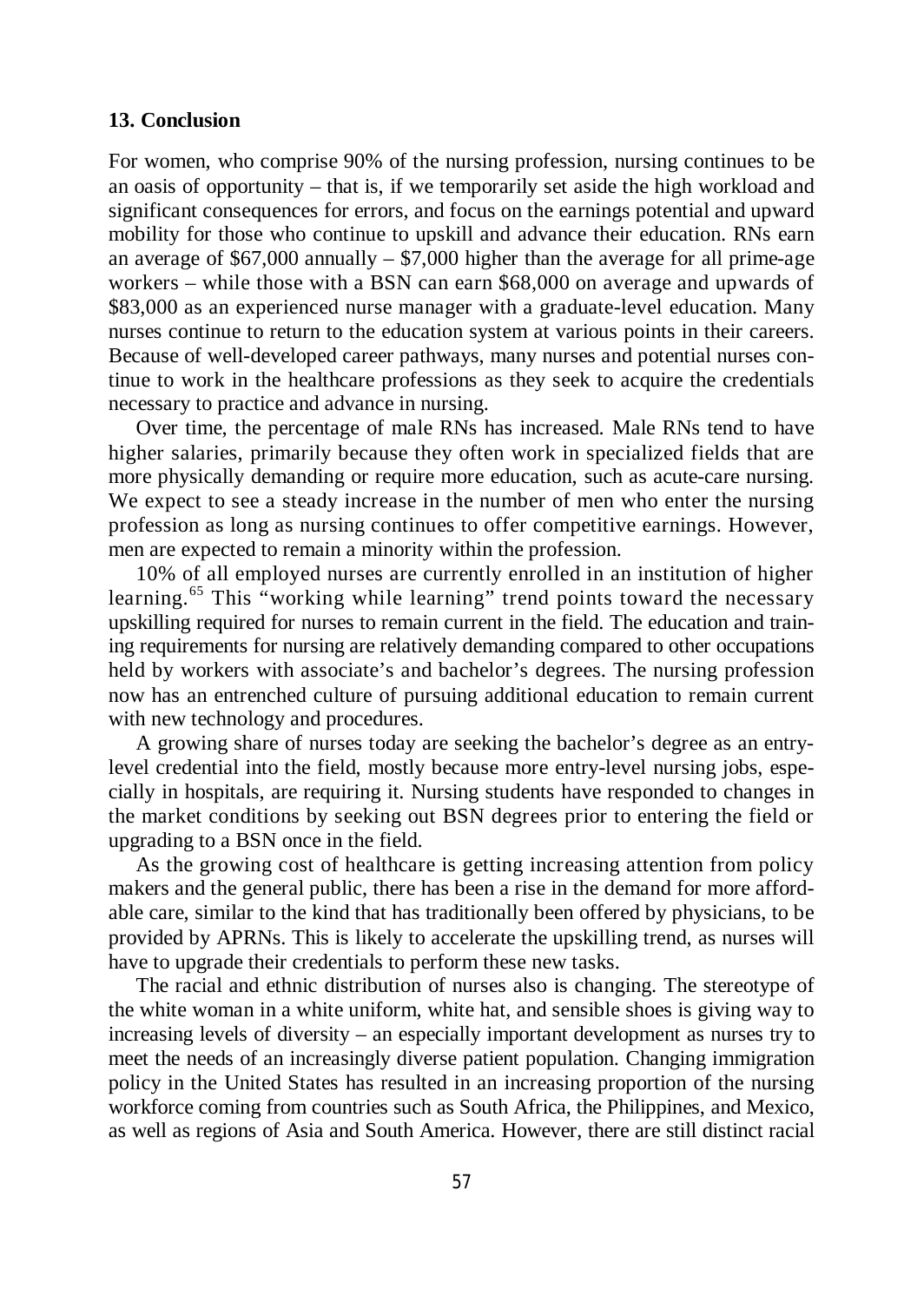and ethnic divisions regarding whether nurses complete BSNs or if they practice as LPNs/LVNs.

White women still make up a disproportionate majority of nurses with a BSN. The proportion of nurses from minority groups who hold a BSN as their highest degree is increasing, but slowly. At the same time, the nursing workforce as a whole is getting older. As aging nurses retire, new shortages could arise, particularly in medically underserved areas already facing significant challenges in attracting new nursing talent.

#### **NOTES**

1. The wages for RNs and LPNs/LVNs are for prime-age (25–54), full-time, full-year workers, based on Georgetown University Center on Education and the Workforce analysis of U.S. Census Bureau and Bureau of Labor Statistics, *Current Population Survey (CPS) March Supplement* data, 1980–2015. U.S. Bureau of Labor Statistics, *Occupational Employment Statistics (OES)*, 2015 annual mean wage estimate for RNs is \$71,000. *OES* wage estimates are based on survey of employer establishments, whereas *CPS* wage estimates are based on survey of households. *OES* excludes self-employed, household workers, unpaid family workers, and owners and partners within unincorporated firms. *OES* annual wage estimates are based on multiplying hourly mean wages by 2,080 hours (full-time, full-year). *OES* excludes nurse anesthetists, nurse practitioners, and nurse midwives from RN occupational category.

2. According to the Society of Critical Care Medicine, *Compensation of Critical Care Nurses Second Edition*, 2009, the more advanced CNSs in critical care earn on average \$81,000 a year.

3. The earnings for nursing specialties are from *2008 National Sample Survey of Registered Nurses (NSSRN)*, updated for inflation to 2015\$. The OES earning for nurse practitioners is \$101,000 and for nurse midwives is \$94,000 in 2015\$.

4. The earnings for nursing specialties are from *2008 National Sample Survey of Registered Nurses (NSSRN)*, updated for inflation to 2015\$. The *OES* mean annual wage for nurse anesthetists is \$160,000.

5. The earnings for nursing specialties are from *2008 National Sample Survey of Registered Nurses (NSSRN)*, updated for inflation to 2015\$. The *OES* wage for postsecondary nursing instructors and teachers is \$73,000 in 2015\$.

6. The Commonwealth Fund analysis is based on the repeal of the Affordable Care Act only.

7. Ku et al. (2017), "Repealing Federal Health Reform."

8. The Congressional Budget Office estimates that 23 million people will lose health coverage under American Healthcare Act as passed by the House of Representatives. Congressional Budget Office, "H.R.1628, American Healthcare Act of 2017: Cost Estimate," 2017.

9. Lucia and Jacobs (2016), *California's Projected Economic Losses under ACA Repeal*.

10. Ku et al. (2017), "Repealing Federal Health Reform."

11. Source: Georgetown University Center on Education and the Workforce analysis based on Ku et al. (2017), "Repealing Federal Health Reform," and US Census Bureau, American Community Survey data, 2015.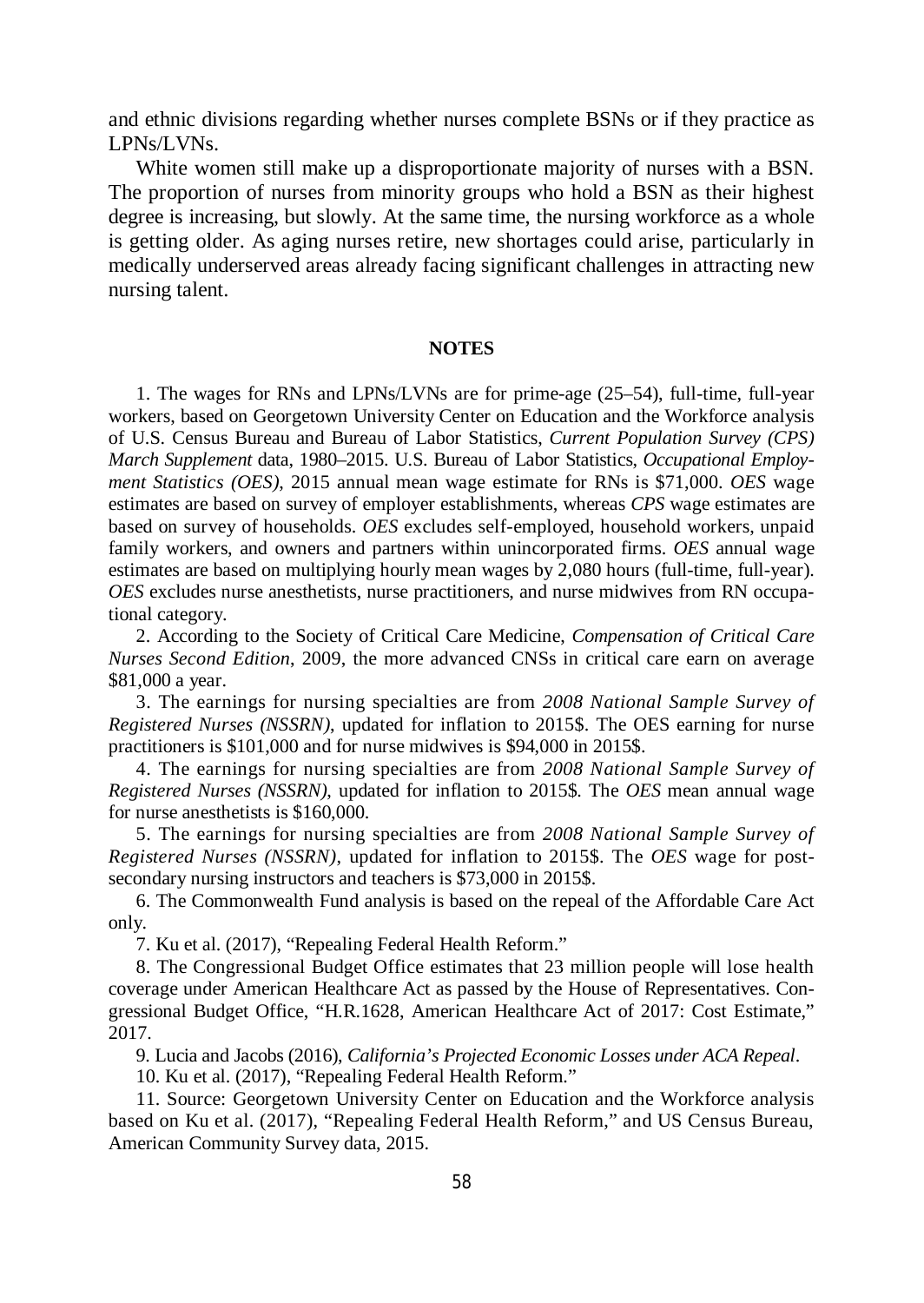12. The Congressional Budget Office estimated that 23 million people will lose health insurance coverage if the American Healthcare Act goes into effect. Congressional Budget Office, "H.R.1628, American Healthcare Act of 2017: Cost Estimate," 2017.

13. American Nurses Association (2012), "What Is Nursing?"

14. Hendrich et al. (2008), "A 36-Hospital Time and Motion Study."

15. The term "seniority" in this paper refers to seniority of position, not years of experience in nursing. For example, an APRN would have more seniority than an RN and an RN would have more seniority than an LPN/LVN, regardless of how many years of experience each has in nursing.

16. Less than 1% of registered nurses whose work setting is unknown are also included in this work setting category.

17. Georgetown University Center on Education and the Workforce analysis of US Census Bureau and Bureau of Labor Statistics, *Current Population Survey (CPS) March Supplement* data, 1980–2016.

18. Georgetown University Center on Education and the Workforce analysis of *Occupational Information Network (O\*NET)* data, 2017.

19. Ibid.

20. Bureau of Labor Statistics, *Occupational Outlook Handbook: Licensed Practical and Licensed Vocational Nurses*, 2012.

21. Georgetown University Center on Education and the Workforce analysis of Health Resources and Services Administration (HRSA), *National Sample Survey of Registered Nurses (NSSRN)*, 2008.

22. Cook et al. (2010), "Returning to School."

23. Ibid.

24. Ibid.

25. Ibid.

26. As educators, nurses inform patients on following the proper treatment and the best approaches to staying well.

27. RNs value relationships, support, independence, and achievement. Achievement values are found most often in occupations that are results oriented and that allow employees to use their strongest abilities. Independence values draw employees to occupations that allow them to work on their own and make their own decisions. Registered nursing is an occupation that fits those whose personality traits include being considerate to others, compassionate, responsible, dependable, and social, and who have the ability to remain calm in trying circumstances.

28. *Occupational Information Network (O\*NET)* data, 2017.

29. Ibid.

30. The nursing lobby has been clamoring for upskilling in the profession for a number of years with only modest success. Smith (2010), "A Policy Perspective on the Entry into Practice Issue."

31. Institute of Medicine (IOM), *The Future of Nursing: Leading Change, Advancing Health*, 2011.

32. American Nurses Association (1965), *Educational Preparation for Nurse Practitioners and Assistants to Nurses*.

33. Nelson (2002), "Education for Professional Nursing Practice."

34. The 80/20 mandate made by the American Association of Colleges of Nursing calls for 80% of hospital-employed nurses to hold a BSN by 2020.

35. Burning Glass Technologies, *Moving the Goalposts*, September 2014.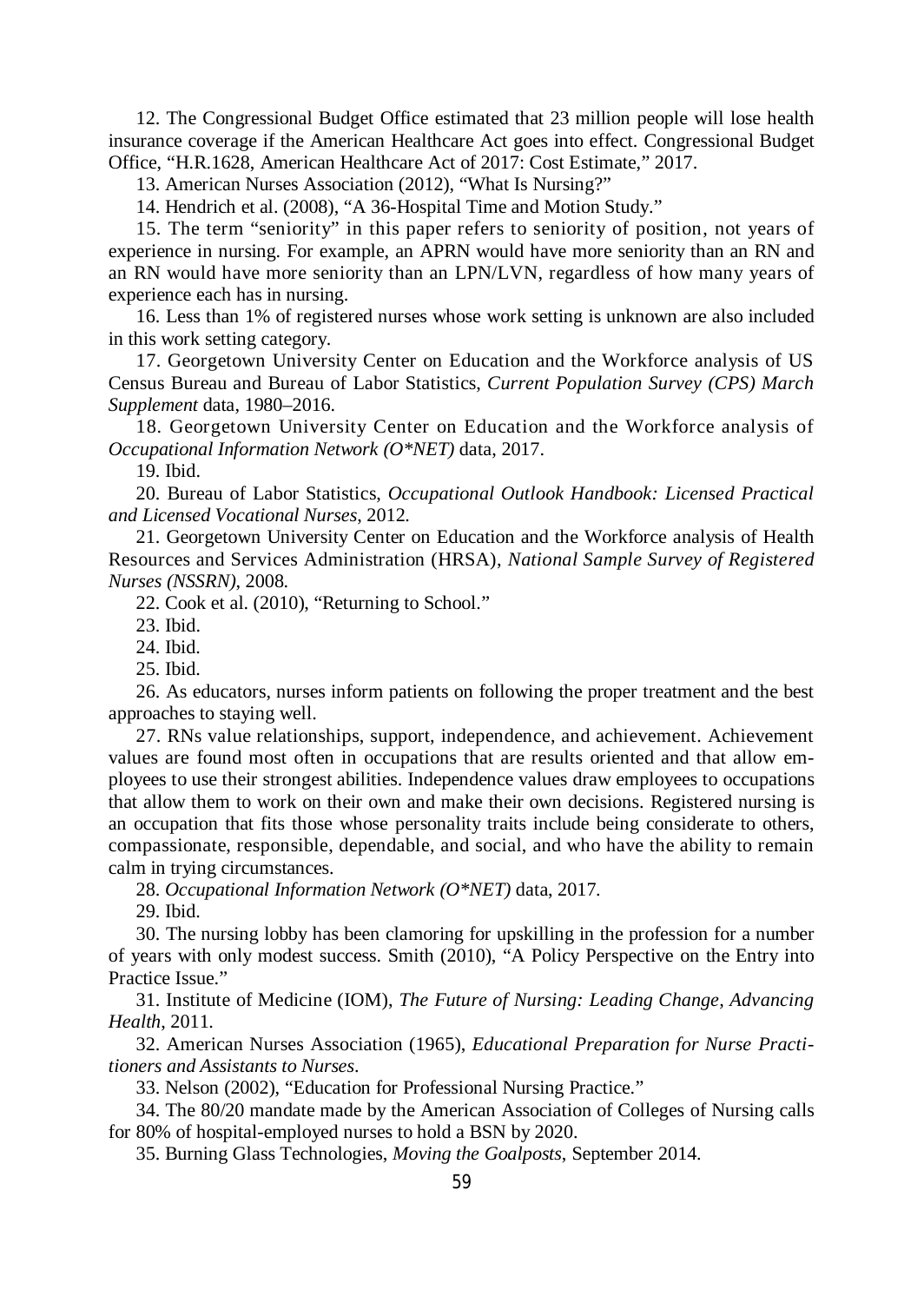36. Bureau of Labor Statistics, *Occupational Outlook Handbook: Registered Nurses*, 2012.

37. Maryland Board of Nursing, NCLEX-RN Application Instructions.

38. Texas Board of Nursing, *Licensure-Examination Information*.

39. Nevada State Board of Nursing, Instructions for Application for RN/LPN Licensure by Examination.

40. Center to Champion Nursing in America, *Nursing Fact Sheet*, 2010.

41. Georgetown University Center on Education and the Workforce analysis of National Center for Educational Statistics (NCES), *Integrated Postsecondary Education Data System (IPEDS) Completions Survey*, 1987–2015.

42. Bureau of Labor Statistics, *Occupational Outlook Handbook: Licensed Practical and Licensed Vocational Nurses*, 2012.

43. Center to Champion Nursing in America, "Pathways in Nursing Education," 2009.

44. Bureau of Health Professions, Health Resources and Services Administration (HRSA), "The Registered Nurse Population," 2008.

45. Perna and DuBois (2010), *Understanding the Working College Student*.

46. Though women dominate the nursing professions, on average, female nurses make \$65,000 per year while male nurses make \$75,800 per year (Georgetown University Center on Education and the Workforce analysis of US Census Bureau and Bureau of Labor Statistics*, Current Population Survey (CPS) March Supplement* data, 2016).

47. 90% of nurses are women. Georgetown University Center on Education and the Workforce analysis of *Current Population Survey (CPS)* data, 2016.

48. Prime age workers are defined as those who are 25–54 years old.

49. Georgetown University Center on Education and the Workforce analysis of US Census Bureau and Bureau of Labor Statistics, *Current Population Survey (CPS) March Supplement* data, 2016.

50. The earnings presented in this section are mean earnings for full-time, full-year, prime-age (25–54) workers in real 2015 dollars. Georgetown University Center on Education and the Workforce analysis of US Census Bureau and Bureau of Labor Statistics, *Current Population Survey (CPS) March Supplement* data, 1980–2015, 2016.

51. Though nurse midwives and nurse practitioners are two distinct subcategories of APRNs, the Bureau of Labor Statistics treats them as a single occupational group.

52. In this article, we use the term Black to refer to people who identify as Black or African American and the term Latino to people who identify as Hispanic or Latino. Most of the Center's research relies on surveys that do not differentiate between these groups. We use single terms – White, Black, Latino, and Asian – to alleviate ambiguity and enhance clarity. In charts and tables, we use White, Black/African American, Hispanic/Latino, and Asian/Pacific Islander.

53. Roth and Coleman (2008), "Perceived and Real Barriers for Men Entering Nursing."

54. Georgetown University Center on Education and the Workforce analysis of US Census Bureau and Bureau of Labor Statistics, *Current Population Survey (CPS) March Supplement* data, 2013.

55. Healthcare support occupations include jobs such as nurses' aids, home health aides, physical therapist assistants, and medical assistants. Carnevale et al. (2012), *Healthcare*.

56. Carnevale et al. (2012), *Healthcare*.

57. Ibid.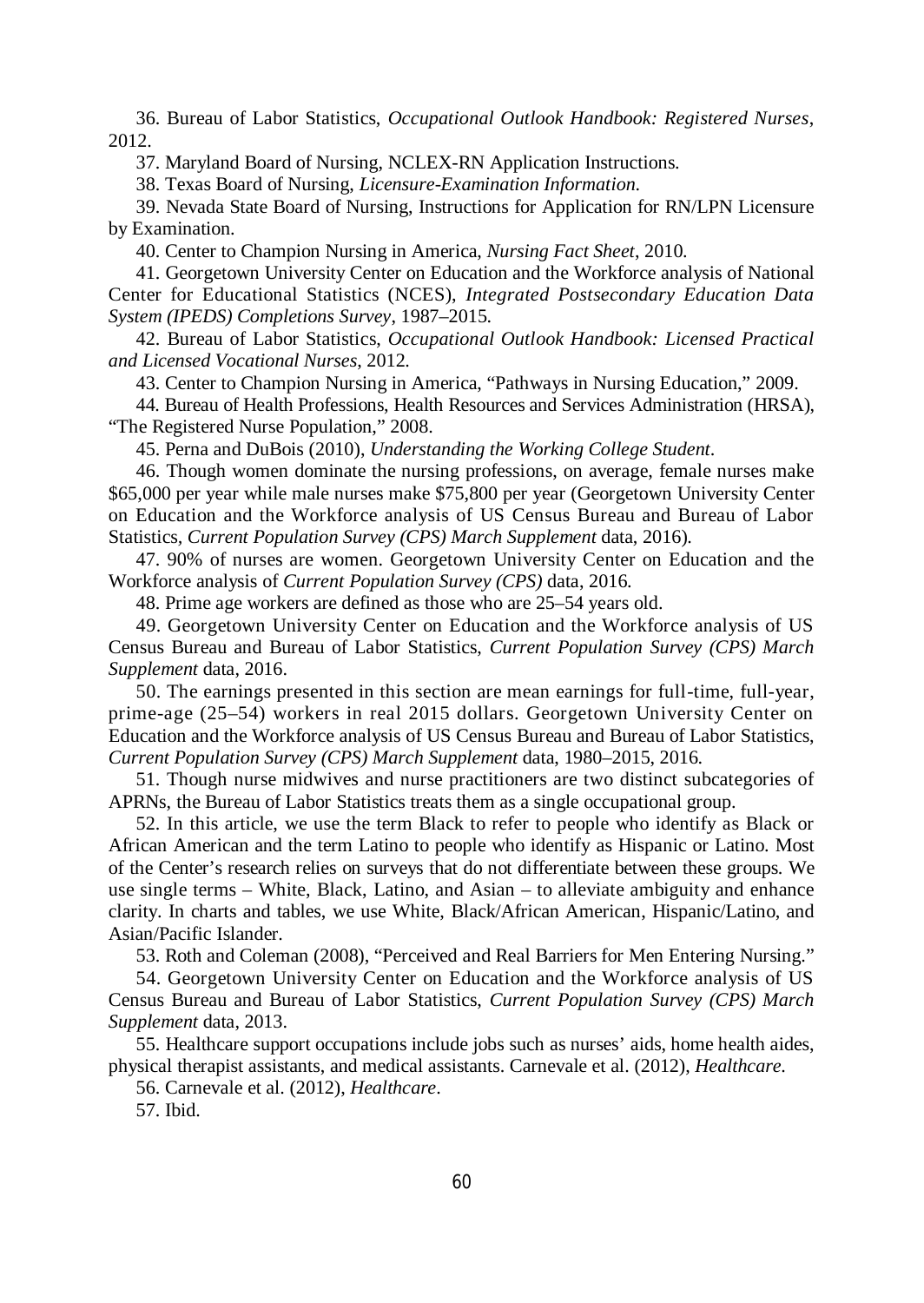58. Georgetown University Center on Education and the Workforce analysis of US Census Bureau and Bureau of Labor Statistics, *Current Population Survey (CPS) March Supplement* data, 1980–2016.

59. Buerhaus et al. (2000), "Implications of an Aging Registered Nurse Workforce."

60. Auerbach et al. (2007), "Better Late Than Never."

61. Auerbach et al. show a 62% increase in the number of full-time equivalent (FTE) nurses age 23–26 between 2002 and 2009; "Registered Nurse Supply Grows Faster Than Projected Amid Surge in New Entrants Ages 23–26," 2011.

62. Georgetown University Center on Education and the Workforce analysis of US Census Bureau and Bureau of Labor Statistics, *Current Population Survey (CPS) March Supplement* data, 2016. Prior to 2003, CPS used 1990 Census occupational groups, which did not include LVNs in the same occupational group as LPNs. The average age of an LPN was 6 years younger than the average age of an RN. This difference, however, is not evident with the new LPN/LVN occupational category in the 2000 (and newer) Census occupational categories.

63. Georgetown University Center on Education and the Workforce analysis of US Census Bureau and Bureau of Labor Statistics, *Current Population Survey (CPS) March Supplement* data, 2016.

64. The Immigration and Naturalization Act of 1965 removed many race-based immigration restrictions, allowing Africans, Asians, Latin American, and Caribbean people to come to the United States.

65. This share of working learners is in line with all healthcare professional and technical occupations; Georgetown University Center on Education and the Workforce analysis of US Census Bureau, *American Community Survey* data, 2015.

#### **REFERENCES**

- Aiken, Linda H., and Robyn Cheung (2008). "Nurse Workforce Challenges in the United States: Implications for Policy," OECD Health Working Papers No. 35.
- American Nurses Association (1965). *Educational Preparation for Nurse Practitioners and Assistants to Nurses: A Position Paper*. New York, NY: The Association.
- American Nurses Association (2012). "What Is Nursing?" *NursingWorld*.
- Auerbach, David I., Peter I. Buerhaus, and Douglas O. Staiger (2007). "Better Late Than Never: Workforce Supply Implications of Later Entry into Nursing," *Health Affairs* 26(1): 178–185.
- Auerbach, David I., Peter I. Buerhaus, and Douglas O. Staiger (2011). "Registered Nurse Supply Grows Faster Than Projected Amid Surge in New Entrants Ages 23–26," *Health Affairs* 30(12): 2286–2292.
- Buerhaus, Peter I., Douglas O. Staiger, and David I. Auerbach (2000). "Implications of an Aging Registered Nurse Workforce," *JAMA* 283(22): 2948–2954.
- Burning Glass Technologies (2014). *Moving the Goalposts: How Demand for a Bachelor's Degree Is Reshaping the Workforce*. September.
- Carnevale, Anthony P., Tamara Jayasundera, and Dmitri Repnikov (2012). *The Online College Labor Market: Where the Jobs Are*. Washington, DC: Georgetown University Center on Education and the Workforce.
- Carnevale, Anthony P., Nicole Smith, Artem Gulish, and Bennett H. Beach (2012). *Healthcare*. Washington, DC: Georgetown University Center on Education and the Workforce.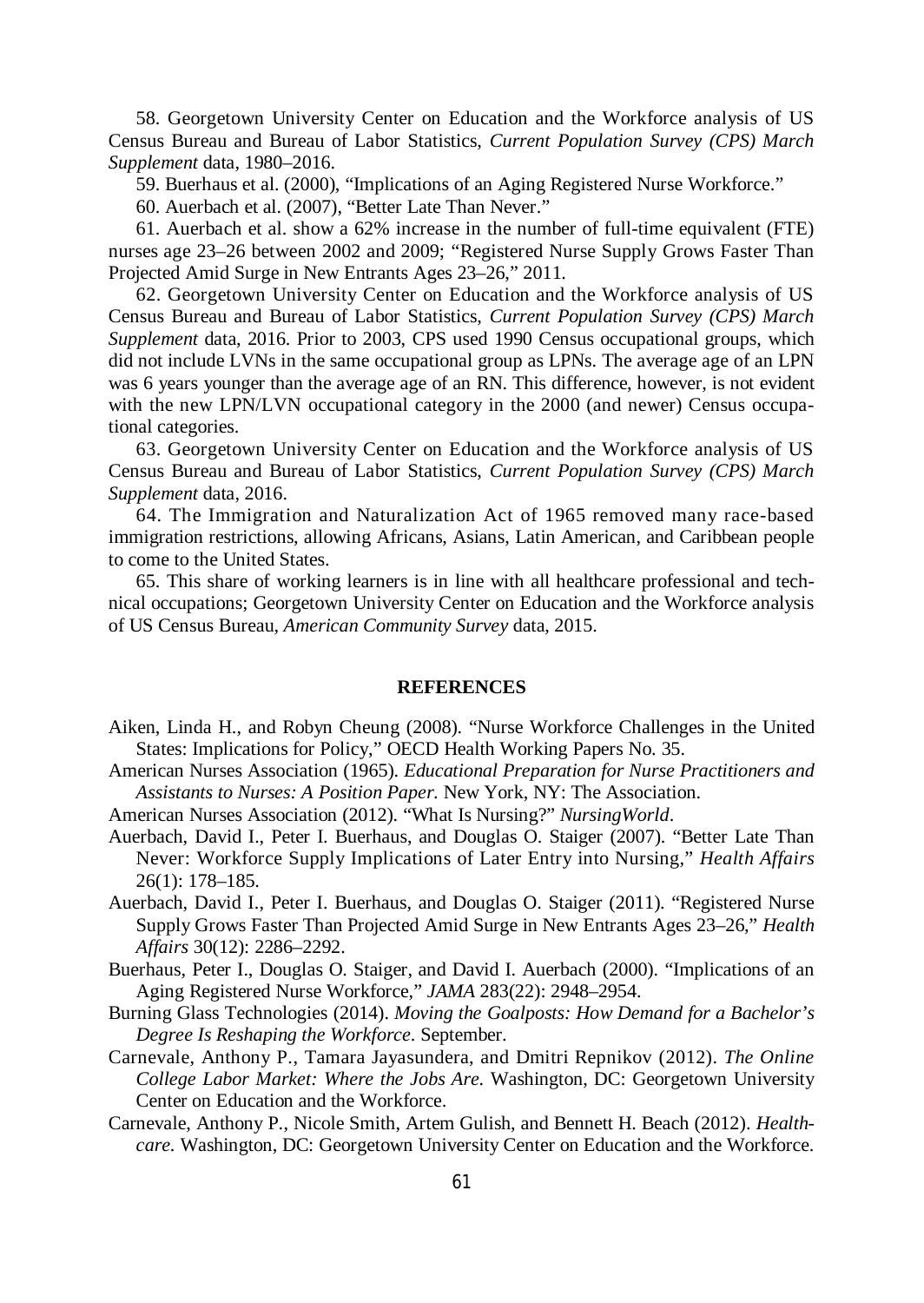- Carnevale, Anthony P., Nicole Smith, and Artem Gulish (2015). *Nursing: Supply and Demand Through 2020*. Washington, DC: Georgetown University Center on Education and the Workforce.
- Carnevale, Anthony P., Nicole Smith, and Jeff Strohl (2013). *Recovery: Job Growth and Education Requirements through 2020*. Washington, DC: Georgetown University Center on Education and the Workforce.
- Center to Champion Nursing in America (2010). *Nursing Fact Sheet*. AARP and the Robert Wood Johnson Foundation.
- Center to Champion Nursing in America (2009). *Pathways in Nursing Education*. AARP and the Robert Wood Johnson Foundation.
- Gardner, J. (2005). "Barriers Influencing the Success of Racial and Ethnic Minority Students in Nursing Programs," *Journal of Transcultural Nursing* 16(2): 155–162.
- Health Resources and Services Administration (2009). *National Sample Survey of Registered Nurses (NSSRN)*, 1980–2008. Washington, DC: US Department of Health and Human Services.
- Health Resources and Services Administration (2010). *The Registered Nurse Population: Findings from the 2008 National Sample Survey of Registered Nurses*. Washington, DC: US Department of Health and Human Services.
- Hendrich, Ann, Marilyn Chow, Boguslaw A. Skierczynski, and Zhenqiang Lu (2008). "A 36-hospital Time and Motion Study: How Do Medical-surgical Nurses Spend Their Time?" *The Permanente Journal* 12(3): 25–34.
- Hoffman, H. (1989). "A Nurse Retention Program," *Nursing Economic\$* 7(2): 94–108.
- Institute of Medicine (2011). *The Future of Nursing: Leading Change, Advancing Health*. Washington, DC: The National Academies Press.
- Joynt, Jennifer, and Bobbi Kimball (2008) *Blowing Open the Bottleneck: Designing New Approaches to Increase Nurse Education Capacity*. Center to Champion Nursing in America, AARP, the Robert Wood Johnson Foundation, and the US Department of Labor-Employment and Training Administration.
- Ku, Leighton C., Erika Steinmetz, Erin Brantley, and Brian K. Bruen (2017). *Repealing Federal Health Reform: Economic and Employment Consequences for States*. Washington, DC: Commonwealth Fund.
- Lucia, Laurel, and Ken Jacobs (2016). *California's Projected Economic Losses under ACA Repeal*. UC Berkeley Center for Labor Research and Education. December.
- Maryland Board of Nursing. "NCLEX-RN Application Instructions," http://mbon.maryland.gov/Pages/ licensure-nclex-rn-us.aspx.
- National Center for Education Statistics (2011). Institute of Education Sciences. *Integrated Postsecondary Education Data System (IPEDS) Completions Survey*, 1984–2010. Washington, DC: US Department of Education.
- National Center for Education Statistics (2013). Institute of Education Sciences. *Integrated Postsecondary Education Data System (IPEDS) Completions Survey*, 1995–2012. Washington, DC: US Department of Education.
- National Center for O\*NET Development (2017). *Occupation Information Network (O\*NET)* data.
- The National Forum of State Nursing Workforce Centers and the National Council of State Boards of Nursing (2015). *2015 National Nursing Workforce Study*.
- National League for Nursing (2012). *Annual Survey of Schools of Nursing*.
- Nelson, Martha A. (2002). "Education for Professional Nursing Practice: Looking Backward into the Future," *The Online Journal of Issues in Nursing* 7(2).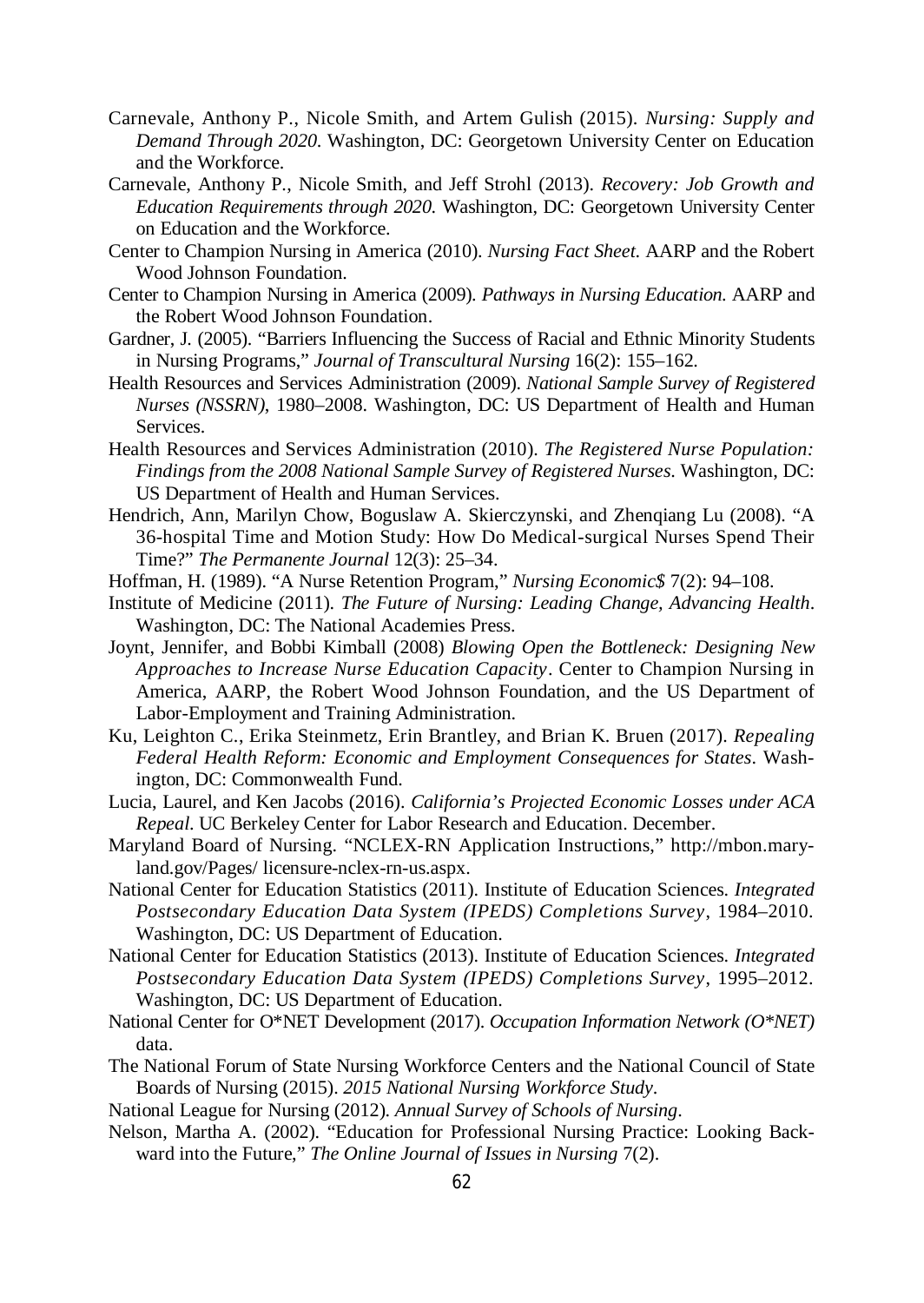- Nevada State Board of Nursing. "Instructions for Application for RN/LPN Licensure by Examination," http://nevadanursingboard.org/wpcontent/uploads/2017/01/RN.LPN-Exam-App.pdf.
- Noone, J. (2008). "The Diversity Imperative: Strategies to Address a Diverse Nursing Workforce," *Nursing Forum* 43(3): 133–143.
- Perna, Laura W. (2010). *Understanding the Working College Student: New Research and Its Implications for Policy and Practice*. Sterling, VA: Stylus Publishing.
- Roth, J. E., and C. L. Coleman (2008). "Perceived and Real Barriers for Men Entering Nursing: Implications for Gender Diversity," *Journal of Cultural Diversity* 15(3): 148– 152.
- Smith, Timothy G. (2010). "A Policy Perspective on the Entry into Practice Issue," *The Online Journal of Issues in Nursing* 15(1).
- Steven Ruggles, Katie Genadek, Ronald Goeken, Josiah Grover, and Matthew Sobek (2015). *Integrated Public Use Microdata Series: Version 6.0* [dataset]. Minneapolis, MN: University of Minnesota, http://doi.org/10.18128/D010.V6.0.
- The Society of Critical Care Medicine (2009). *Compensation of Critical Care Nurses*. 2nd edn.
- Texas Board of Nursing. "Licensure-Examination Information," http://www.bne.state.tx.us/ licensure\_examination.asp.
- US Bureau of Labor Statistics (2015). *Employment Projections: 2014–2024*.
- US Bureau of Labor Statistics (2015). *Occupational Employment Statistics (OES)*.
- US Bureau of Labor Statistics (2012). *Occupational Outlook Handbook*. Washington, DC: US Department of Labor.
- US Bureau of Labor Statistics (2012). *Occupational Outlook Handbook: Registered Nurses*. Washington, DC: US Department of Labor.
- US Census Bureau (2015). *American Community Survey (ACS)*: One-year, person-level microdata files, http://www2.census.gov/.
- US Census Bureau and Bureau of Labor Statistics (2016). *Current Population Survey (CPS) March Supplement (Annual Economic and Social Supplement)* microdata files. Washington, DC: US Census Bureau and Bureau of Labor Statistics (1980–2016).
- US Citizenship and Immigration Services, US Department of Homeland Security (2013). "H-1C Registered Nurse Working in a Health Professional Shortage Area as Determined by the Department of Labor."

#### **Glossary**

The nursing profession has many levels, relevant degrees, and specialties. This is a guide to the terms used in this article.

**DNP –** Doctor of Nursing Practice is a professional doctoral degree intended to establish an individual's expertise as a clinical practitioner. The DNP prepares an RN to manage acute and chronic medical conditions as a primary care provider, usually independent from a medical doctor.

**PhD/DNS –** Doctor of Philosophy in Nursing or Doctor of Nursing Science is a terminal research-focused degree in nursing. These are academic degrees intended for individuals who plan to be involved in teaching and research.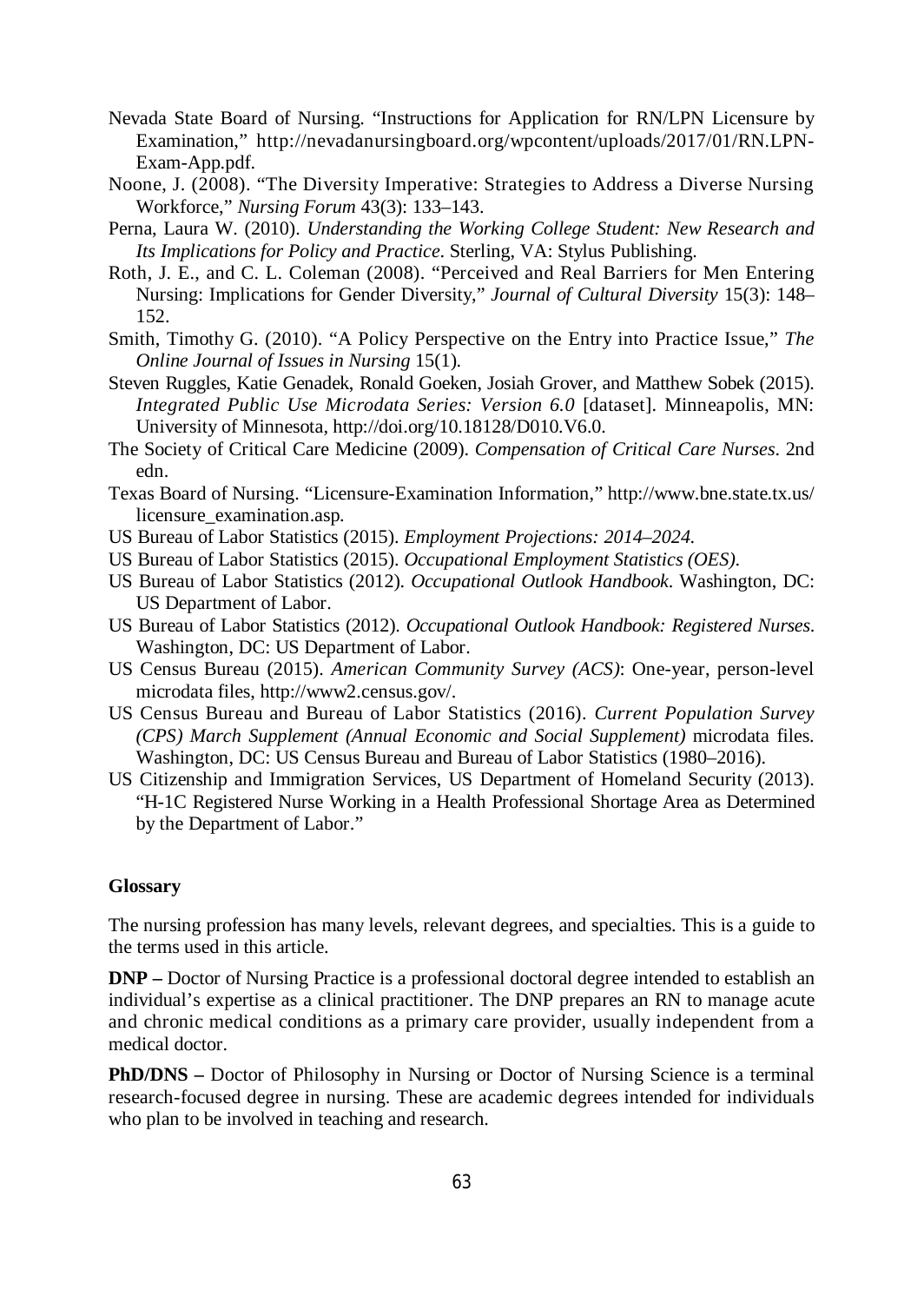**MSN –** Master of Science in Nursing is a postgraduate degree for RNs who have an interest in administration or management within the nursing field. It is also a requirement for many advanced practice registered nurse (APRN) specialties and in some cases is a prerequisite for the DNP.

**BSN –** Bachelor of Science in Nursing is a four-year baccalaureate degree that, together with a license after passing the National Council Licensure Examination-Registered Nurse (NCLEX-RN) exam, is the emerging entry-level requirement for RNs. Although not officially required, the BSN is highly favored over an Associate Degree in Nursing and as an entry-level requirement for a significant number of registered nursing opportunities.

**ADN/ASN –** Associate Degree in Nursing/Associate of Science in Nursing are nursing degrees that are completed at a two-year college or a university. Together with the NCLEX-RN exam, these degrees make a candidate eligible to apply for licensure as an RN.

**Hospital-based diploma –** This is an entry-level nursing credential that, together with the NCLEX-RN exam, allows one to apply for licensure as an RN. The diploma is awarded by hospital-based nursing programs. These programs are slowly being replaced by nursing programs at other institutions, such as community colleges and nursing schools within universities. Many of the existing hospital-based programs coordinate with nearby schools to teach classes that, together with the practicum/apprenticeship-based programs in hospitals, are required to complete the diploma.

### **OCCUPATIONS**

**Advanced practice registered nurses (APRNs) –** Registered nurses (RNs) who completed a postgraduate degree such as a DNP or MSN and obtained additional license or certification from their state's board of nursing. APRNs have greater professional autonomy than RNs and serve as leading primary or specialty healthcare providers (similar to doctors, physician assistants, chiropractors, or physical therapists). The four main types of APRNs are nurse practitioner (NP), certified registered nurse anesthetist (CRNA), certified nurse midwife (CNM), and clinical nurse specialist (CNS).

**Nurse practitioner (NP)** – An APRN who usually has completed a DNP program or a set of graduate coursework and clinical education beyond that of an RN, such as an MSN. NPs diagnose medical conditions, order treatment, prescribe drugs, and make referrals in much the same way as physicians. In many states, NPs do not need to practice under the supervision of a physician.

**Certified registered nurse anesthetist (CRNA) –** An APRN who usually has completed a DNP or MSN program and is board certified in anesthesia.

**Certified nurse midwife (CNM) –** An APRN who usually has completed a DNP or MSN program and is board certified in midwifery. CNMs specialize in the provision of care for women who are experiencing low-risk pregnancies.

**Clinical nurse specialist (CNS) –** An APRN who usually has completed a graduate DNP or MSN program in selected areas of nursing leading to board certification as a CNS. CNSs provide specialized care and are responsible for patient diagnosis and treatment as well as supervision of RNs and other medical staff in widely varied inpatient areas, including but not limited to medical – surgical, pediatric, perinatal, geriatric, psychiatric, rehabilitation, critical care, and emergency/trauma, as well as outpatient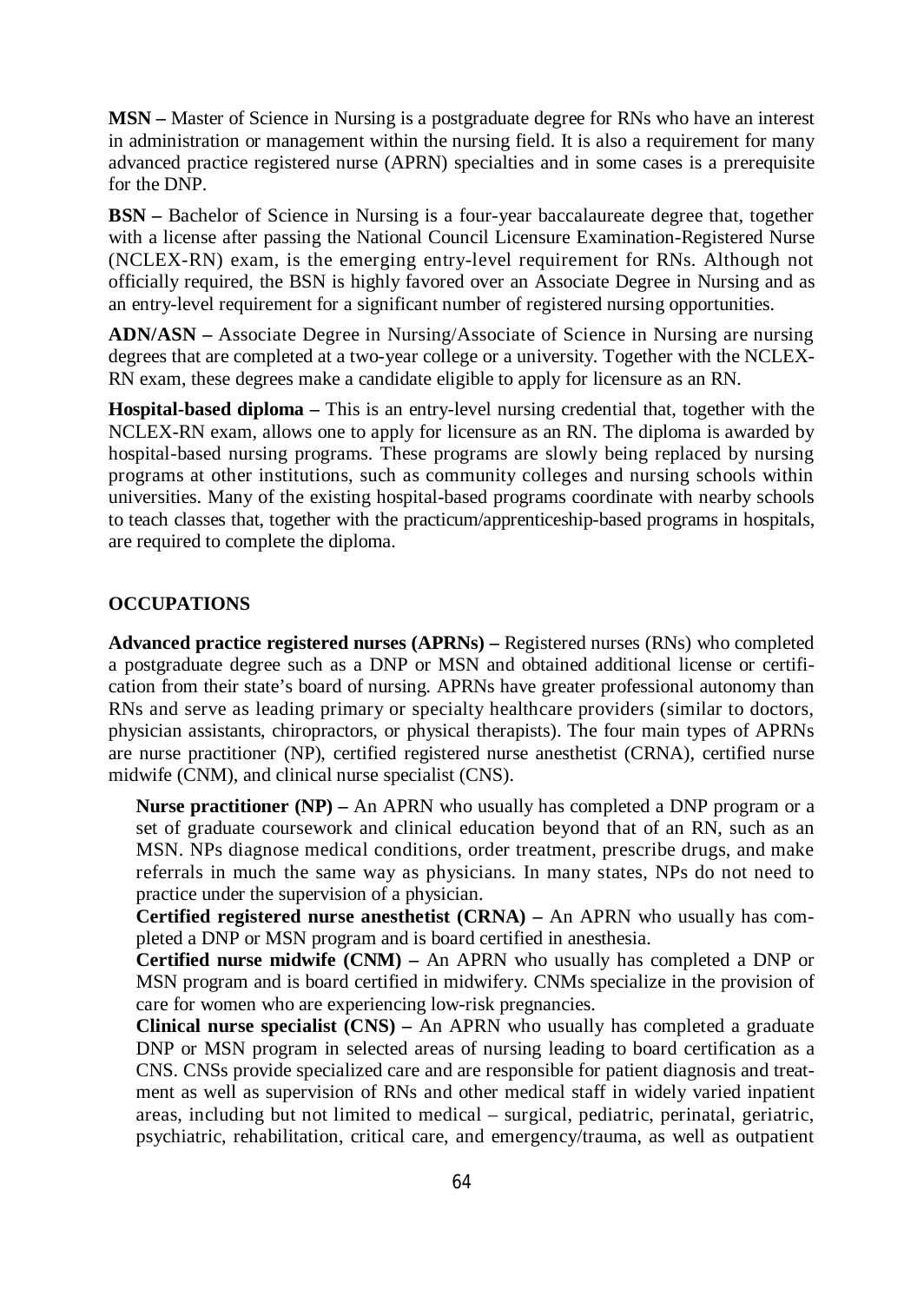areas such as home health, community health, public health, occupational health, and school healthcare.

**Registered nurse (RN)** – A nurse who has graduated from a nursing program and has passed the NCLEX-RN exam. To become an RN, one must complete a bachelor's degree (BSN), an associate's degree (ADN/ASN), or diploma in nursing and pass the NCLEX-RN. RNs are the center of gravity among the nursing professions **–** 84% of all nurses are RNs.

**Licensed practical nurse (LPN)/licensed vocational nurse (LVN) –** A nursing professional who cares for people under the direction of an RN or physician. Aspiring LPNs/ LVNs study for one to two years at a community college or a vocational/technical school and also pass the NCLEX-PN exam. No substantive difference exists between LPNs and LVNs, except for the occupational name, which varies by state.

| . .                         | ┻                            |
|-----------------------------|------------------------------|
| <b>State</b>                | Nursing jobs at risk in 2019 |
| <b>Alabama</b>              | 1,870                        |
| <b>Alaska</b>               | 290                          |
| <b>Arizona</b>              | 1,670                        |
| <b>Arkansas</b>             | 1,760                        |
| California                  | 18,370                       |
| Colorado                    | 1,810                        |
| <b>Connecticut</b>          | 2,420                        |
| <b>Delaware</b>             | 680                          |
| <b>District of Columbia</b> | 260                          |
| Florida                     | 12.270                       |
| Georgia                     | 3,940                        |
| Hawaii                      | 520                          |
| Idaho                       | 710                          |
| <b>Illinois</b>             | 6.750                        |
| Indiana                     | 3,910                        |
| Iowa                        | 1,340                        |
| <b>Kansas</b>               | 1,080                        |
| Kentucky                    | 3,460                        |
| Louisiana                   | 2,390                        |
| Maine                       | 790                          |
| <b>Maryland</b>             | 3,340                        |
| <b>Massachusetts</b>        | 3,150                        |
| Michigan                    | 6,810                        |
| <b>Minnesota</b>            | 3,380                        |
| <b>Mississippi</b>          | 1,140                        |
| <b>Missouri</b>             | 2,670                        |
| Montana                     | 530                          |
| <b>Nebraska</b>             | 750                          |
| <b>Nevada</b>               | 1,190                        |
| <b>New Hampshire</b>        | 890                          |
| <b>New Jersey</b>           | 5,280                        |
| <b>New Mexico</b>           | 1,060                        |
| <b>New York</b>             | 7,060                        |
| <b>North Carolina</b>       | 4,440                        |
| <b>North Dakota</b>         | 400                          |
| Ohio                        | 9,500                        |
| <b>Oklahoma</b>             | 1,220                        |
| Oregon                      | 2,550                        |

**Appendix** Nursing Jobs at Risk by State from Repeal of the Affordable Care Act